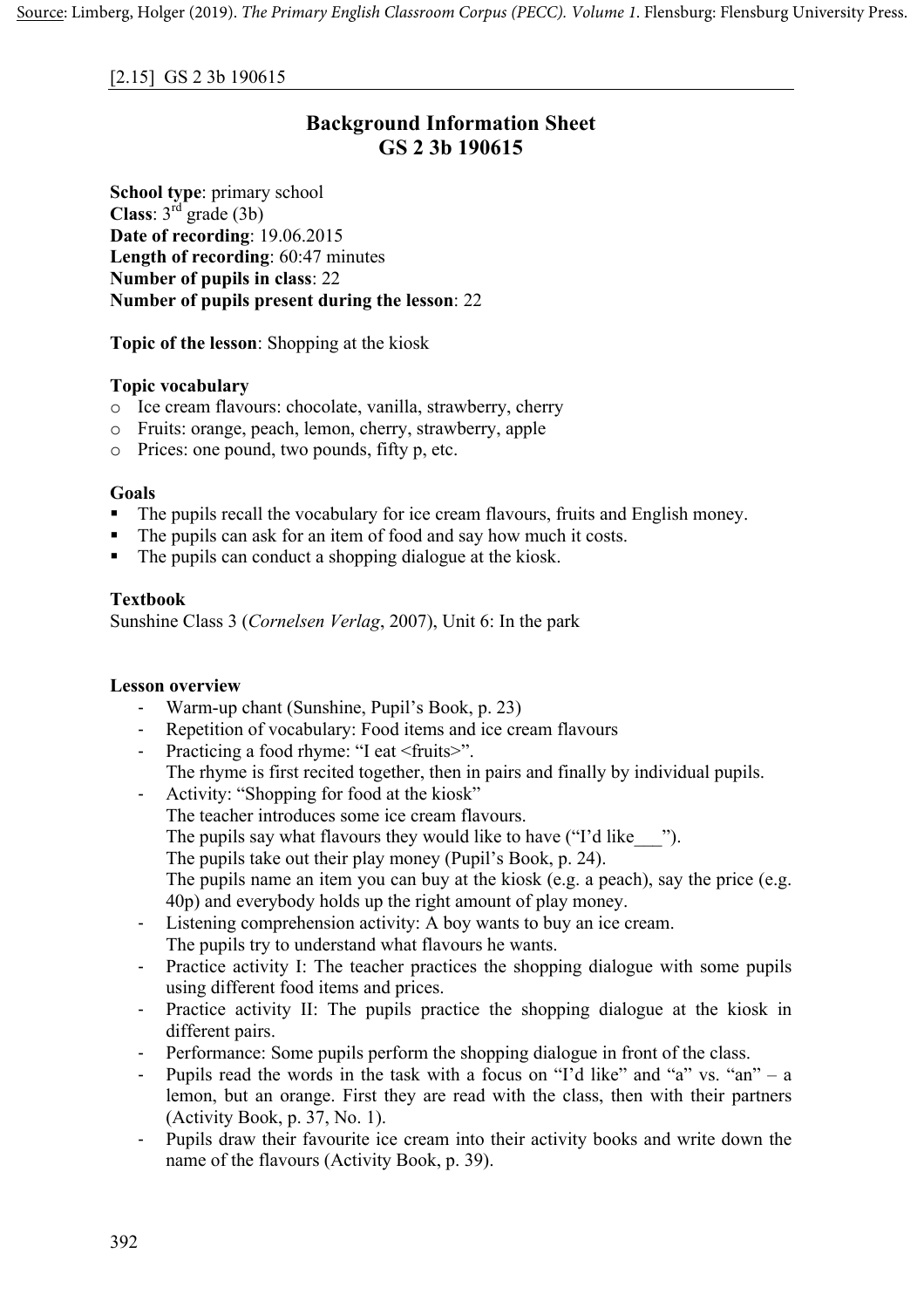# **Interesting observations**

- Introduction and practice of a shopping dialogue
- Dialogue performance in class
- Reciting a rhyme

### **Use of media**

- CD with an audio file for the listening comprehension activity
- Textbook (Pupil's Book, Activity Book)
- Word cards and picture cards (with the ice cream flavours)
- Blackboard

### **Personal notes**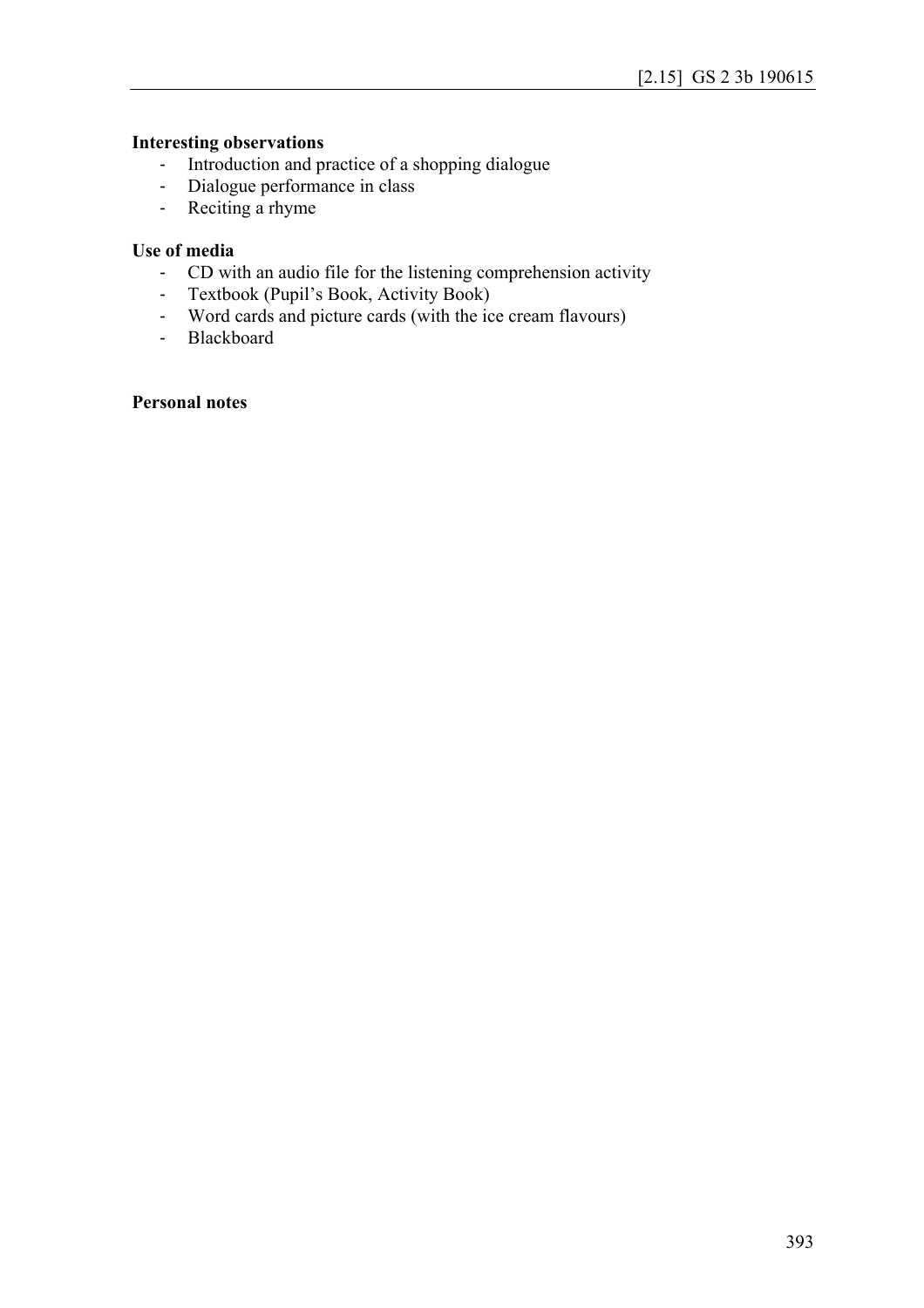| 001 | Class:    | ((pupils mumble))                                                 |
|-----|-----------|-------------------------------------------------------------------|
| 002 | Teacher:  | ((stands in front of the class,                                   |
| 003 |           | counts down slowly))                                              |
| 004 |           | five                                                              |
| 005 |           | four                                                              |
| 006 |           | three                                                             |
| 007 |           | two                                                               |
| 008 |           | oh oh oh o:h                                                      |
| 009 |           | one                                                               |
| 010 |           | and                                                               |
| 011 |           | pscht                                                             |
| 012 |           | zero                                                              |
| 013 |           | (10.0)                                                            |
| 014 |           |                                                                   |
| 015 |           | ((waits until everyone is quiet))                                 |
| 016 |           | jan                                                               |
|     |           | we are waiting                                                    |
| 017 |           | (7.0)                                                             |
| 018 | Teacher & |                                                                   |
| 019 | Class:    | ((sing))                                                          |
| 020 |           | good morning                                                      |
| 021 |           | good morning                                                      |
| 022 |           | good morning to you                                               |
| 023 |           | good morning                                                      |
| 024 |           | good morning                                                      |
| 025 |           | and how do you do?                                                |
| 026 | Teacher:  | good morning                                                      |
| 027 | Class:    | good morning misses <name></name>                                 |
| 028 | Teacher:  | ((points at mister <name>))</name>                                |
| 029 | Class:    | < <restrained voice=""> and mister <name>&gt;</name></restrained> |
| 030 | Teacher:  | okay                                                              |
| 031 |           | ehm what do i have here?                                          |
| 032 |           | ((points at what she is holding in her                            |
| 033 |           | $hand)$ )                                                         |
| 034 |           | i've got an-                                                      |
| 035 |           | ((silently forms the word with her lips))                         |
| 036 | Class:    | ((pupils raise their hands))                                      |
| 037 | Teacher:  | i've got an-                                                      |
| 038 |           | ((silently forms the word with her lips))                         |
| 039 |           | what's that?                                                      |
| 040 |           | (9.0)                                                             |
| 041 |           | andré?                                                            |
| 042 | André:    | orange                                                            |
| 043 | Teacher:  | yes                                                               |
| 044 |           |                                                                   |
| 045 |           | very good                                                         |
|     |           | i've got an orange                                                |
| 046 |           | ((shows a matching picture card to the class))                    |
| 047 |           | and what i- do i have now?                                        |
| 048 |           | ((silently forms another word with her lips))                     |
| 049 | Class:    | ((pupils raise their hands))                                      |
| 050 | Teacher:  | gian                                                              |
| 051 | Gian:     | pitches $(([ppt]^{\circ}z]))$                                     |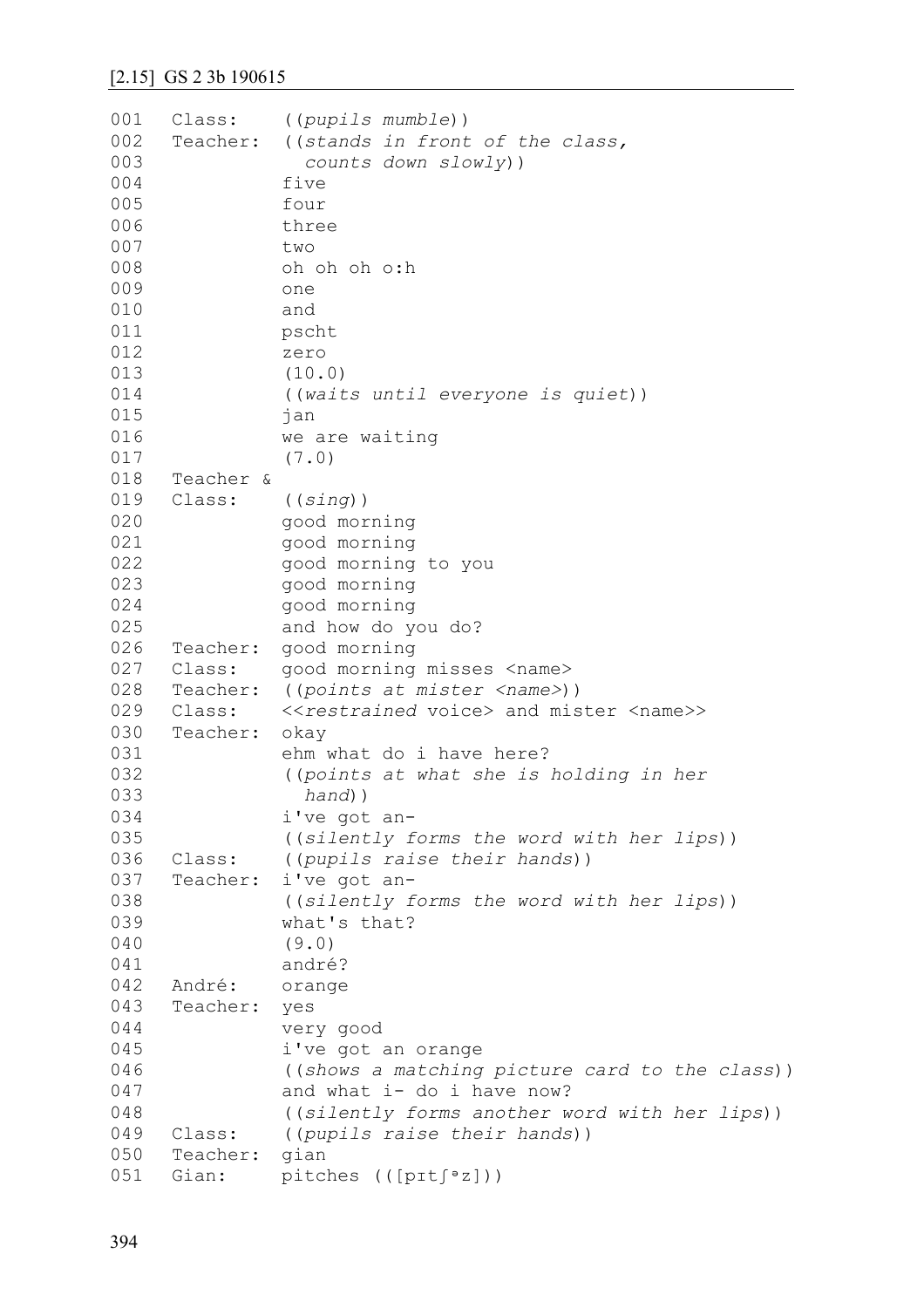```
052
053
054
055
056
057
058
059
060
061
062
063
064
065
066
067
068
069
070
071
072
073
074
075
076
077
078
079
080
081
082
083
084
085
086
087
088
089
090
091
092
093
094
095
096
097
098
099
100
101
102
               peaches (([piːtʃɪz]))
     Teacher: a peach
               i've got a peach
               ((shows a matching picture card to the class))
               yes 
               good
               and what's that?
               i've got a
                ((silently forms another word with her lips))
     Class: ((pupils raise their hands))
     Teacher: maja
     Maja: lemon
     Teacher: yes
               that's a lemon
                ((shows a matching picture card to the class))
               and what's that?
                ((silently forms the word with her lips))
     Class: ((pupils raise their hands))
     Teacher: that's difficult
               it's a
                ((silently forms the word with her lips))
               paulina?
     Paulina: a cherry?
     Teacher: yes
               i've got a cherry
                ((shows a matching picture card to the class))
               and i like-
                ((silently forms another word with her lips))
     Class: ((pupils raise their hands))
     Teacher: andré?
     André: strawberry
     Teacher: yes
               i like strawberries
               ((shows a matching picture card to the class))
               and
               at last 
               what's that?
               i've got an
                ((silently forms another word with her lips))
     Class: ((pupils raise their hands))
     Teacher: lukas?
     Lukas: ap(ple)
     Teacher: ple
               yes 
               an apple
                ((shows a matching picture card to the class 
                   and leads over to the following rhyme))
               very good
               that's it 
               <<len> i like apples>
                ((shows the picture card to the class))
```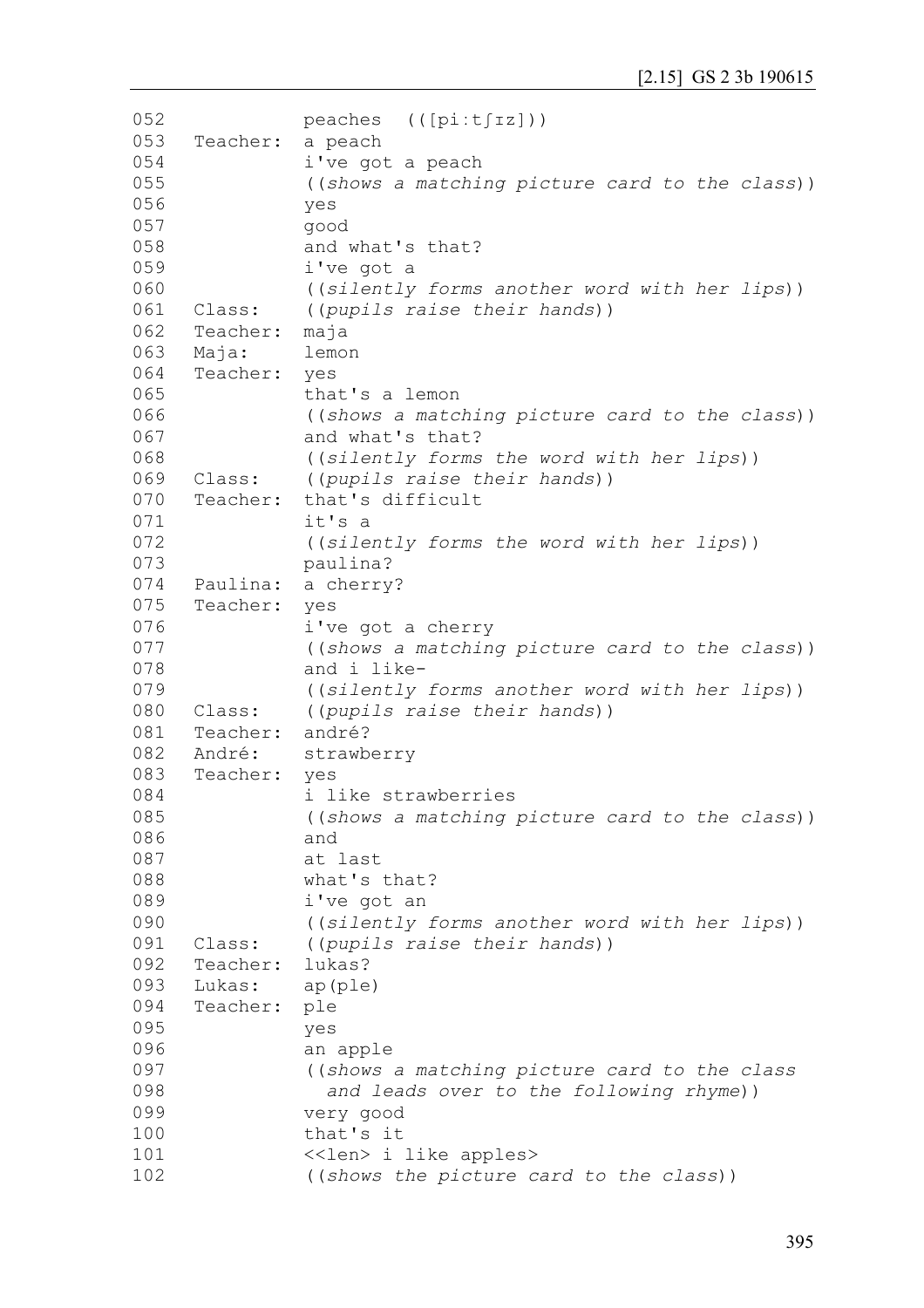| 103 | Class:   | ((pupils start to recite the rhyme and      |
|-----|----------|---------------------------------------------|
| 104 |          | pantomime the actions))                     |
| 105 |          | ((the teacher does the same, but silently)) |
| 106 |          | crunch crunch crunch                        |
| 107 |          | i like peaches                              |
| 108 |          | munch munch munch                           |
| 109 |          | i like oranges                              |
| 110 |          | lick lick lick                              |
| 111 |          | i like ice cream                            |
| 112 |          | quick quick quick                           |
| 113 |          | i like strawberries                         |
| 114 |          | chew chew chew                              |
| 115 |          | i like lemons                               |
| 116 |          | u: h u: h u: : h                            |
| 117 |          | i like cherries                             |
| 118 |          | click click click                           |
| 119 |          | i like ice cream                            |
| 120 |          | quick quick quick                           |
| 121 | Teacher: |                                             |
| 122 |          | very good                                   |
| 123 |          | who wants to say them?                      |
| 124 |          | ((points at the class))                     |
|     |          | who wants to (xxx)?                         |
| 125 | Class:   | ((pupils raise their hands))                |
| 126 | Teacher: | verena?                                     |
| 127 |          | okay                                        |
| 128 |          | do so please                                |
| 129 | Verena:  | aber nicht mit i like                       |
| 130 | Teacher: | [no]                                        |
| 131 | Alina:   | [weil] eigentlich heißt es i eat            |
| 132 | Teacher: | oh                                          |
| 133 |          | i'm sorry                                   |
| 134 |          | i eat                                       |
| 135 |          | yes                                         |
| 136 |          | i eat                                       |
| 137 |          | yes please                                  |
| 138 | Verena:  | i eat apples                                |
| 139 |          | crunch crunch crunch                        |
| 140 |          | i eat peaches                               |
| 141 |          | munch munch munch                           |
| 142 |          | i eat oranges                               |
| 143 |          | lick lick lick                              |
| 144 |          | i eat ice cream                             |
| 145 |          | quick quick quick                           |
| 146 |          | i eat strawberries                          |
| 147 |          | chew chew chew                              |
| 148 |          | i eat lemons                                |
| 149 |          | u: h u: h u: : h                            |
| 150 |          | i eat cherries                              |
| 151 |          | click click click                           |
| 152 |          | i eat ice cream                             |
| 153 |          | quick quick quick                           |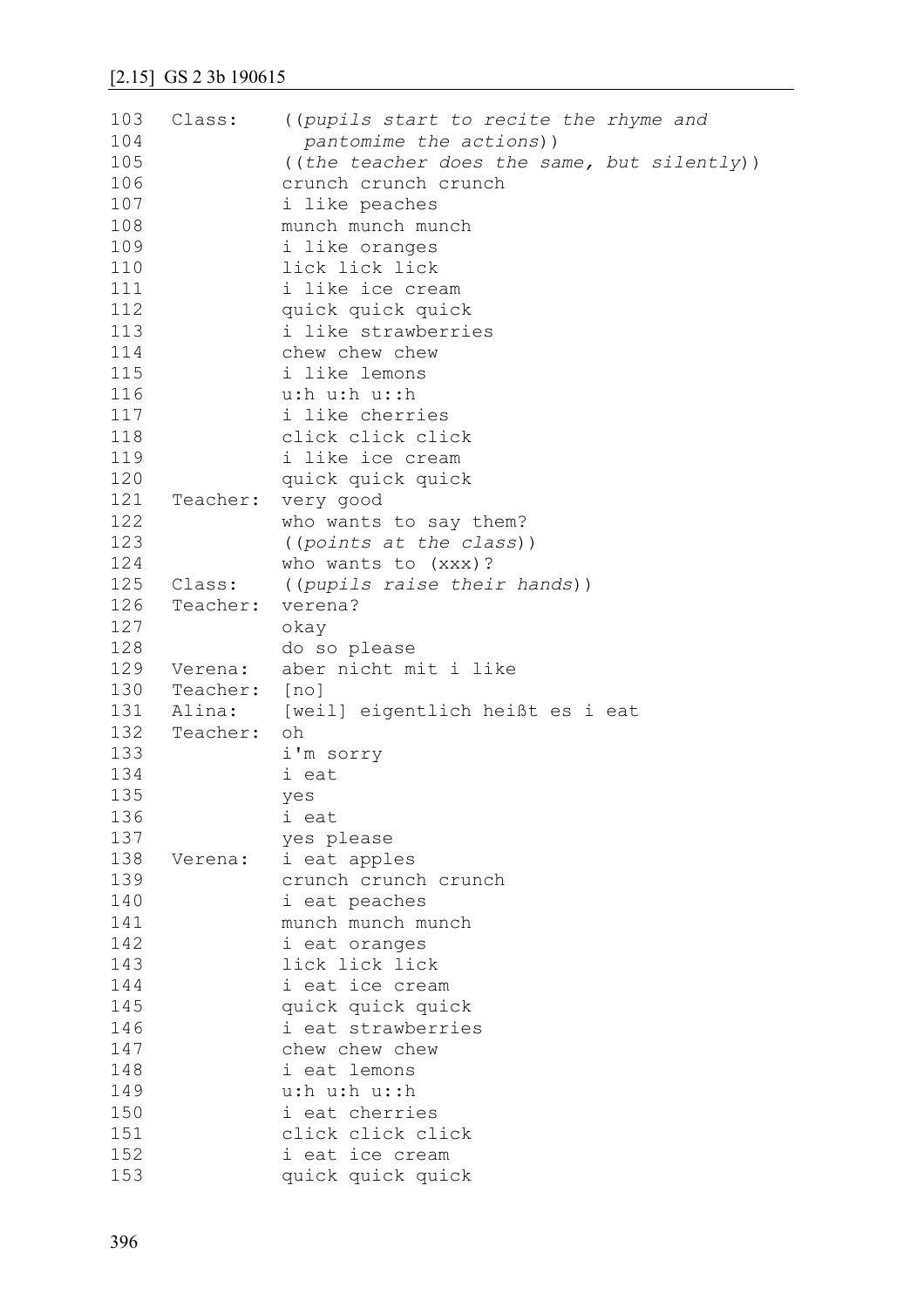```
154
155
156
157
158
159
160
161
162
163
164
165
166
167
168
169
170
171
172
173
174
175
176
177
178
179
180
181
182
183
184
185
186
187
188
189
190
191
192
193
194
195
196
197
198
199
200
201
202
203
204
     Teacher: very good verena
               cool
               who's next?
               jan
     Jan: ich wollte mit lukas zusammen machen
     Teacher: okay
     Jan: ich mach die erste strophe 
               und er die [zweite]
     Teacher: [first] stanza
               second stanza 
               okay
     Jan: i eat apples
               crunch crunch crunch
               i eat peaches
               munch munch munch
               i eat oranges
               lick lick lick
               i eat ice cream
               quick quick quick
     Lukas: i eat strawberries
               chew chew chew
               i eat ähm lemons
               u:h u:h u::h
               i eat cherries
               click click click
               i eat ice cream
               ähm quick quick quick
     Teacher: cool 
               very good
               yes
               and las- last turn
               who's next?
               lotte and paulina
               you two okay?
               first stanza 
               second stanza
     Lotte: kann ich nich alleine?
     Teacher: <<all> no no no>
     Lotte: (ich mag aber nicht zusammen)
     Teacher: okay 
               just start 
     Paulina: soll ich die erste strophe machen? 
     Teacher: it's up to you
               as you want to 
               you want the first? ((to Paulina))
               is that okay for you lotte?
     Lotte: yes
     Teacher: okay
     Paulina: i eat apples
               crunch crunch crunch
               i eat peaches
```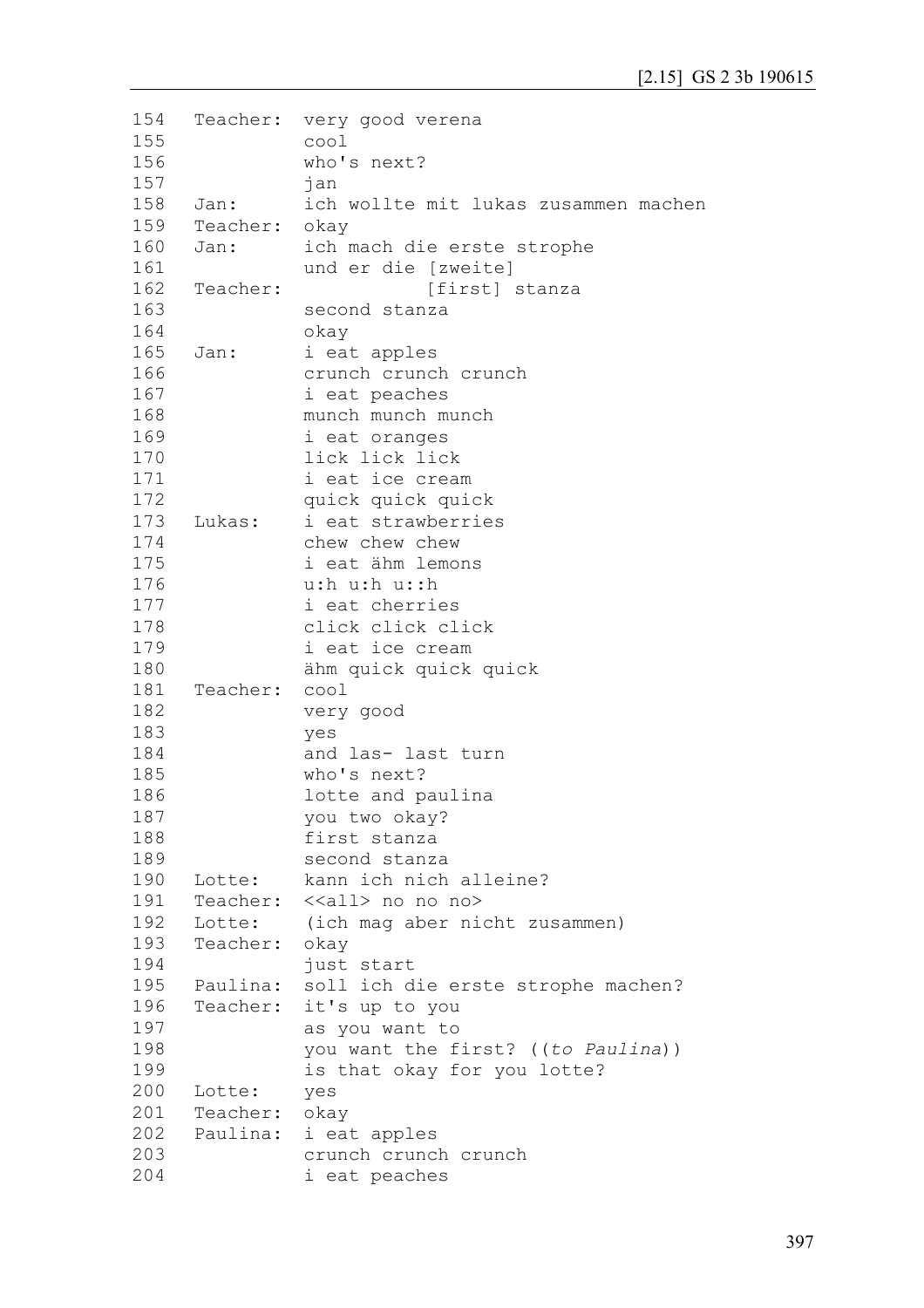| 205 |          | munch munch munch                         |
|-----|----------|-------------------------------------------|
| 206 |          | i eat oranges                             |
| 207 |          | lick lick lick                            |
| 208 |          | i eat ice cream                           |
| 209 |          | quick quick quick                         |
| 210 | Lotte:   | i eat strawberries                        |
| 211 |          | chew chew chew                            |
| 212 |          | i eat lemons                              |
| 213 |          | u: h u: h u: : h                          |
| 214 |          | i eat cherries                            |
| 215 |          | click click click                         |
| 216 |          | i eat ice cream                           |
| 217 |          | 1- 1- quick quick quick                   |
| 218 |          |                                           |
|     | Teacher: | yes                                       |
| 219 |          | very good                                 |
| 220 |          | super                                     |
| 221 |          | okay                                      |
| 222 |          | ehm ((clears her throat))                 |
| 223 |          | at the kiosk you can buy ice cream        |
| 224 | Pupils:  | ice cream                                 |
| 225 | Teacher: | ((opens the left side of the board))      |
| 226 |          | we are in the park again                  |
| 227 |          | and in the park we want to buy ice cream  |
| 228 |          | ((opens the right side of the board))     |
| 229 | Lotte:   | it's hot                                  |
| 230 |          | Teacher: it's so hot                      |
| 231 |          | the sun is shining                        |
| 232 |          | and i'd like to buy an ice cream          |
| 233 |          | what- which ice cream can i buy?          |
| 234 |          | ((points at the picture and word cards    |
| 235 |          | on the board))                            |
| 236 | Class:   | ((pupils raise their hands))              |
| 237 | Teacher: | what is it?                               |
| 238 |          | what flavours are there?                  |
| 239 |          | theo                                      |
| 240 | Theo:    | ähm (--) vanilla ice cream                |
| 241 | Teacher: | mhm                                       |
| 242 | Theo:    | strawberry ice cream                      |
| 243 |          | $(x)$ ice cream                           |
| 244 | Teacher: | CHOColate ice cream                       |
| 245 | Theo:    | yes                                       |
| 246 |          | chocolate                                 |
| 247 | Teacher: | can you stick the cards to the ice cream? |
| 248 | Theo     | $\ddot{a}h$ $(--)$                        |
| 249 |          | ja und was ist mit gemischt?              |
| 250 |          |                                           |
| 251 |          | ((talks about a picture card with a       |
| 252 |          | double scoop ice cream cone))             |
|     |          | ((stands up and comes to the front))      |
| 253 | Teacher: | ehm it's just here the strawberry         |
| 254 |          | okay?                                     |
| 255 |          | i've- i haven't gotten st- a strawberry   |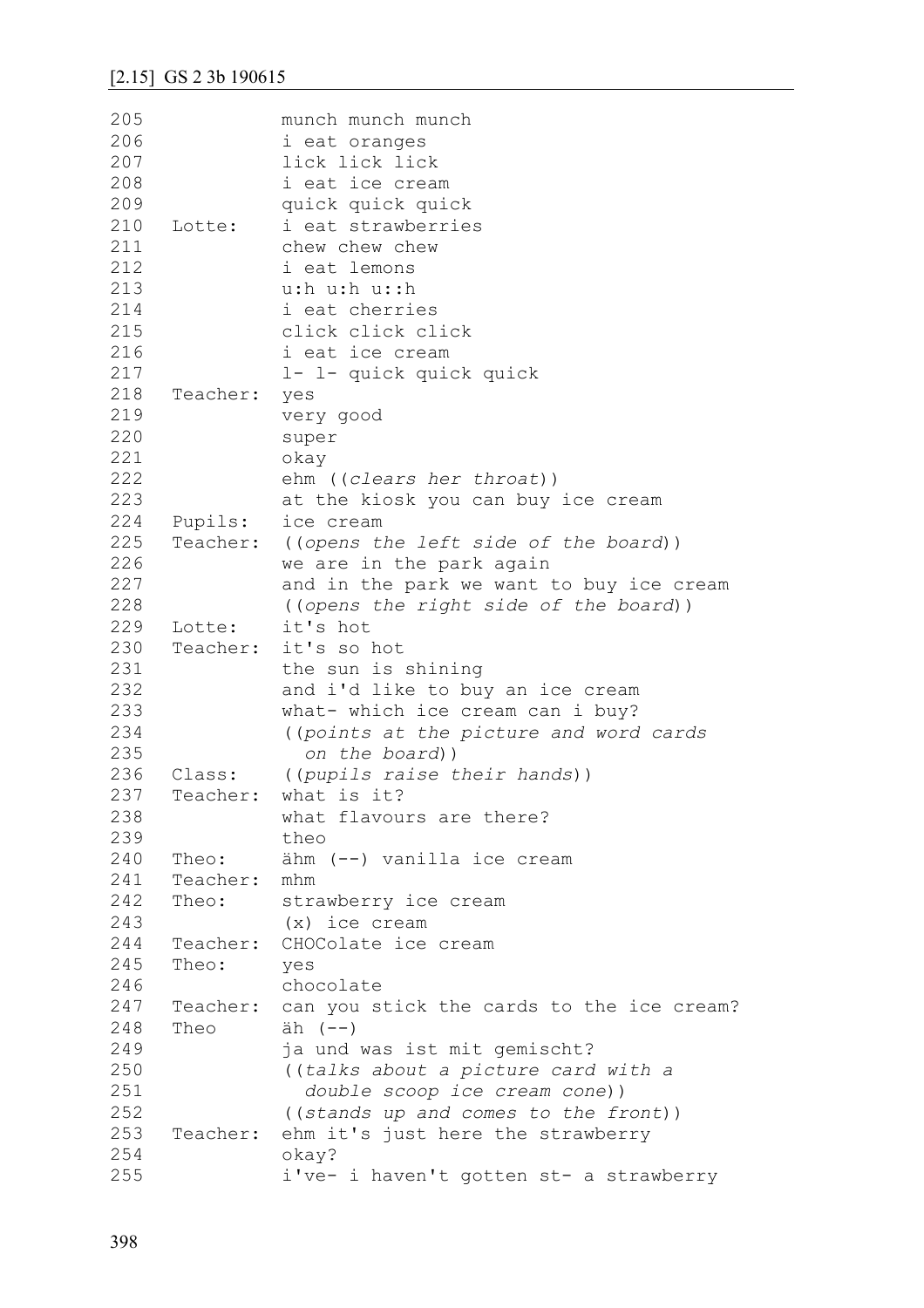```
256
257
258
259
260
261
262
263
264
265
266
267
268
269
270
271
272
273
274
275
276
277
278
279
280
281
282
283
284
285
286
287
288
289
290
291
292
293
294
295
296
297
298
299
300
301
302
303
304
305
306
                ice cream
                oh we do it like this 
               have a look
                ((starts drawing a single scoop ice cream 
                   cone with strawberry flavour))
     Theo: ((watches the teacher draw an ice cream 
                   cone))
     Teacher: please
                start
     Theo: ((starts sticking the word cards next to the 
                   picture cards))
     Teacher: ((turns away from the board))
                oh don't we have red? 
                ((talks about the colour of chalk))
                there's no red
                ((starts drawing the strawberry flavoured 
                   ice cream scoop in another colour))
                this ought to be (--) strawberry
     Pupil x: wir haben aber auch son rosa
     Teacher: you don't have red
               i can just see purple (--) and orange
                ((shows the coloured pieces of chalk 
                   to the class))
                i don't know
     Lotte: ah warte mal 
                ((stands up))
     Teacher: oh 
                just leave it 
                ((wants Lotte to sit down again))
                it's okay
               this is strawberry
                okay? 
                ((points at her drawing))
     Lotte: okay
     Teacher: okay
     Theo: und das? 
                ((points at the double scoop ice cream 
                   cone))
     Teacher: i think that's okay
     Lotte: (ich glaub ich weiß wo)
     Teacher: i think it's okay
                it's okay
                so i prefer (--) chocolate 
                i would like to buy a chocolate ice cream
               what would you like to have?
               which ice cream would you like to buy?
               i'd like a chocolate ice cream
               i'd like
               ich würde gerne haben
               i'd like (-) a chocolate ice cream
               what would you like?
```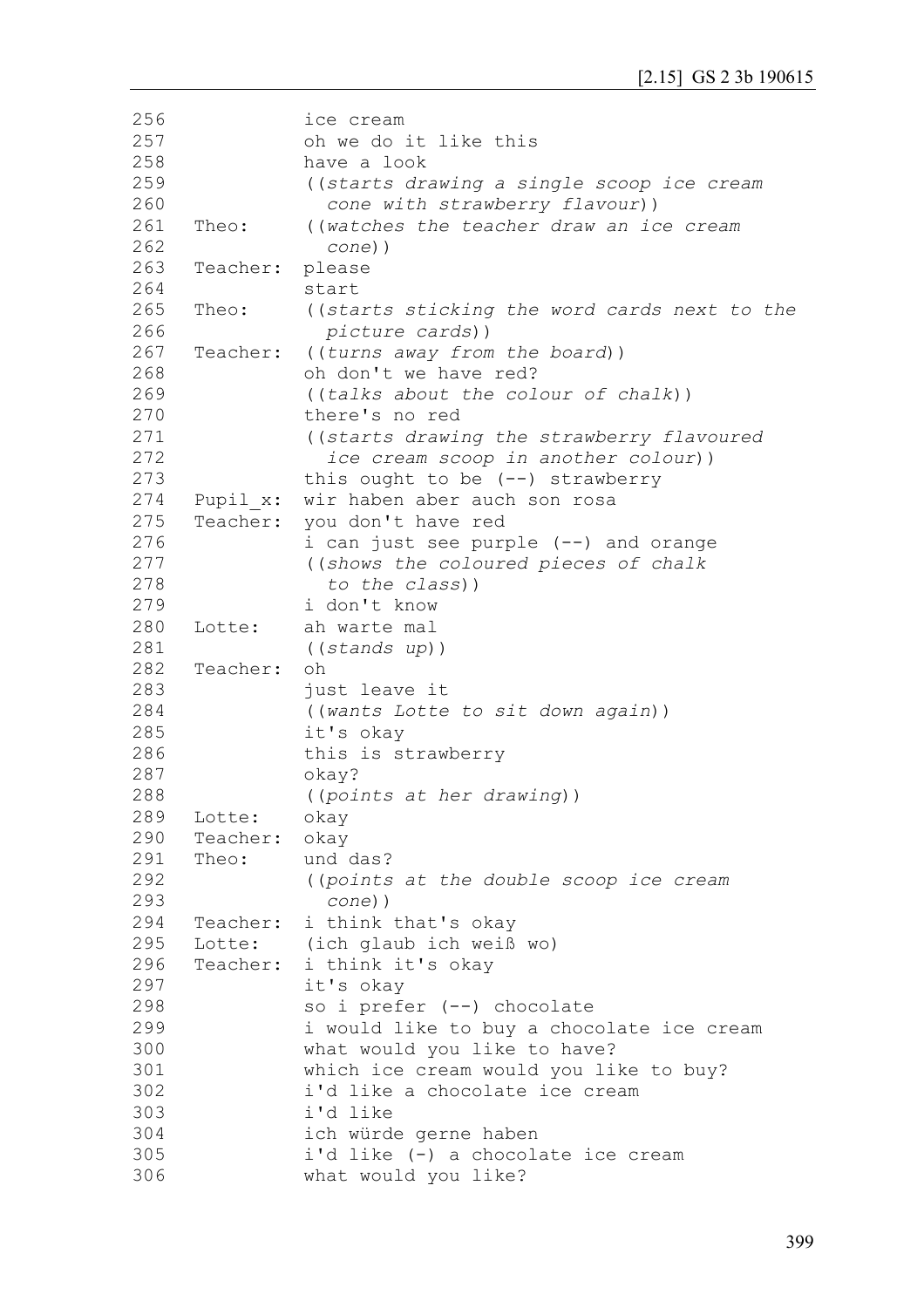```
307
308
309
310
311
312
313
314
315
316
317
318
319
320
321
322
323
324
325
326
327
328
329
330
331
332
333
334
335
336
337
338
339
340
341
342
343
344
345
346
347
348
349
350
351
352
353
354
355
356
357
               mona
     Mona: i like a
     Teacher: i'D like
     Mona: [i'd]
     Teacher: [(würde)]
     Mona: i'd like a chocolate vanilla strawberry
               ice cream= 
     Teacher: =hmm 
               okay
               yummy
               and (1.0) maja
     Maja: i'd vanilla and strawberry-
               ice cream 
     Teacher: okay 
               and you paul?
     Paul: i like cherries ice cream 
     Teacher: cherry ice cream
               yummy
               and?
               cornelius
     Cornelius:i like=
     Teacher: =i'd like
     Cornelius:i'd like cherry und vanilla (([wanrla]))
               ice cream 
     Teacher: and vanilla ice cream
               okay 
               and jan 
               what would you like? 
     Jan: i don't like vanilla ice cream 
               and strawberry ice cream 
               i like chocolate ice cream
     Teacher: okay
               and you theo
               what would you like?
     Theo: i like
     Teacher: i'd like
     Theo: i'd like
              wie heißt spaghettieis? 
     Teacher: spaghetti ice cream
     Theo: spaghetti <<pp> ice cream>
     Teacher: cool 
               and you ehm ((coughs))
               celine?
     Celine: i like=
     Teacher: =i'd like 
     Celine: i'd like a cookies <<p> ice cream>
     Teacher: hmm 
               yes yummy 
               and you
               leo?
     Leo: i like=
```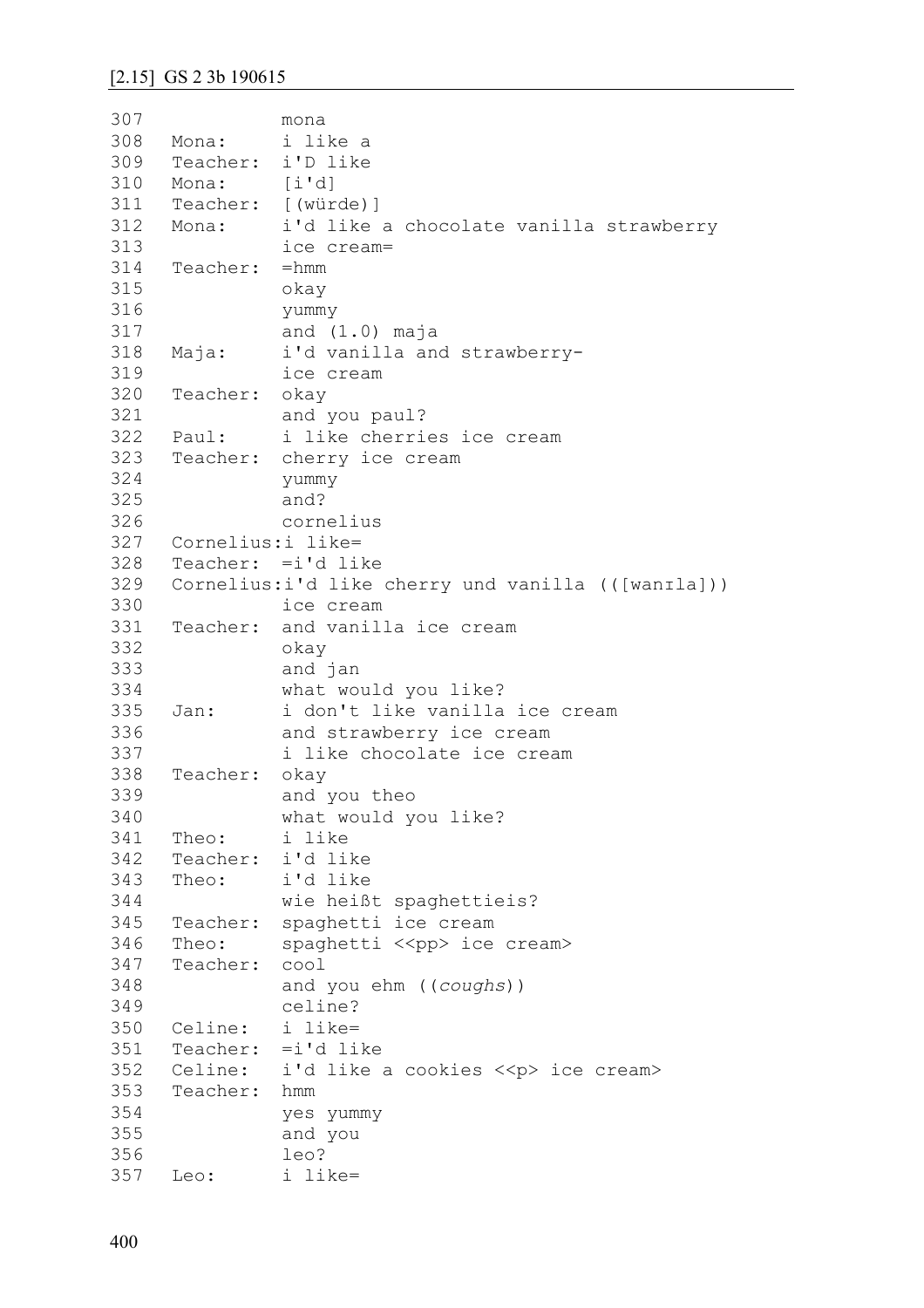```
358
359
360
361
362
363
364
365
366
367
368
369
370
371
372
373
374
375
376
377
378
379
380
381
382
383
384
385
386
387
388
389
390
391
392
393
394
395
396
397
398
399
400
401
402
403
404
405
406
407
408
     Teacher: =i'd like 
     Leo: i'd like chocolate ice cream
     Teacher: okay
               and last one
               jan
     Jan: i'd like vanilla ice cream
     Teacher: okay 
               so how much is the ice cream?
               how much is it?
               i don't know
               how much is the ice cream?
               what do you think?
               lotte?
     Lotte: ähm ähm (1.0) 
               <<p> on> the kiosk?
     Teacher: let's have a look at the kiosk?
     Lotte: ((nods))
     Teacher: okay 
               open your pupil's book 
               on the kiosk page 
               that was page-
     Pupils: siebenunddreißig
               ((thumb through their books))
     Teacher: on page twenty-four 
     Class: ((pupils mumble))
     Pupil x: vierundzwanzig
     Teacher: twenty-four
     Lotte: guck mal
               ähm
               hier
               guck mal
                ((shows some pages to the teacher))
     Teacher: ((nods))
               i know
               on page twenty-four
               the blue book
               twenty-four 
               ((shows the page to the class))
               the kiosk
     Class: ((pupils open their books))
     Teacher: so again how much is the ice cream?
               andré?
               again how much is the ice cream?
               how much is it?
               just have a look
                [((points at the kiosk shown on page 
                   twenty-four))]
               [how much is the ice cream?]
     Class: (9.0) 
                ((pupils look into their books))
     Teacher: how much is it?
```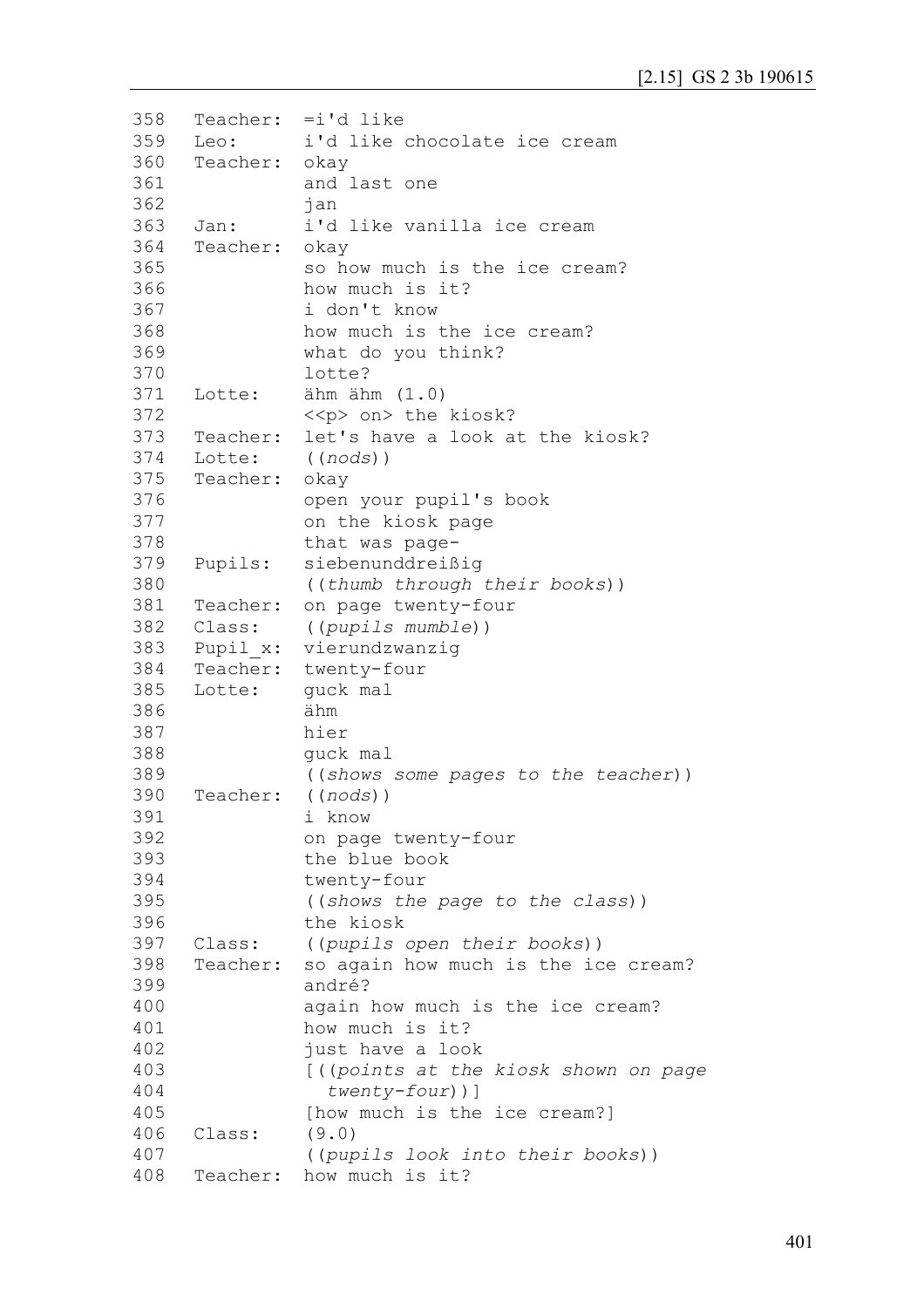```
409
410
411
412
413
414
415
416
417
418
419
420
421
422
423
424
425
426
427
428
429
430
431
432
433
434
435
436
437
438
439
440
441
442
443
444
445
446
447
448
449
450
451
452
453
454
455
456
457
458
459
               (3.0)
               oh dear
               andré
               how much is it?
     André: äh banana? 
     Teacher: how much is it?
     André: [(ähm)]
     Teacher: [wie] teuer ist es?
     André: achso 
               [ähm]
     Teacher: [wie] viel kostet es?
               how much is it?
     André: achtzig p?
     Teacher: in english?
     André: ähm
               eighty p?
     Teacher: it's eighty p 
               yes
               [((writes '80p' on the board))]
               [it's eighty p
               eighty pence] 
               yes
               very good
               oh what else can you buy at the kiosk?
               what else can you buy?
               (3.0)
               what else can you buy?
               maja
    Maja: a peach
     Teacher: peaches 
               yes
               how much is a peach?
     Maja: forty p
     Teacher: okay
               please take out your money
               take out your money
     Class: ((pupils take out their money))
     Teacher: yes good
               take out your [money]
     Lotte: [ähm]
               my money ähm
               papa hat heute mein essen eingeräumt
               und hat aber mein money ähm 
               in mein zimmer gestellt
               und ich hab vergessen das mitzunehmen
     Teacher: hmm
     Lotte: [(xxx)]
     Teacher: [so take mona's money]
               take out your money alina 
               where's your money?
               yes
```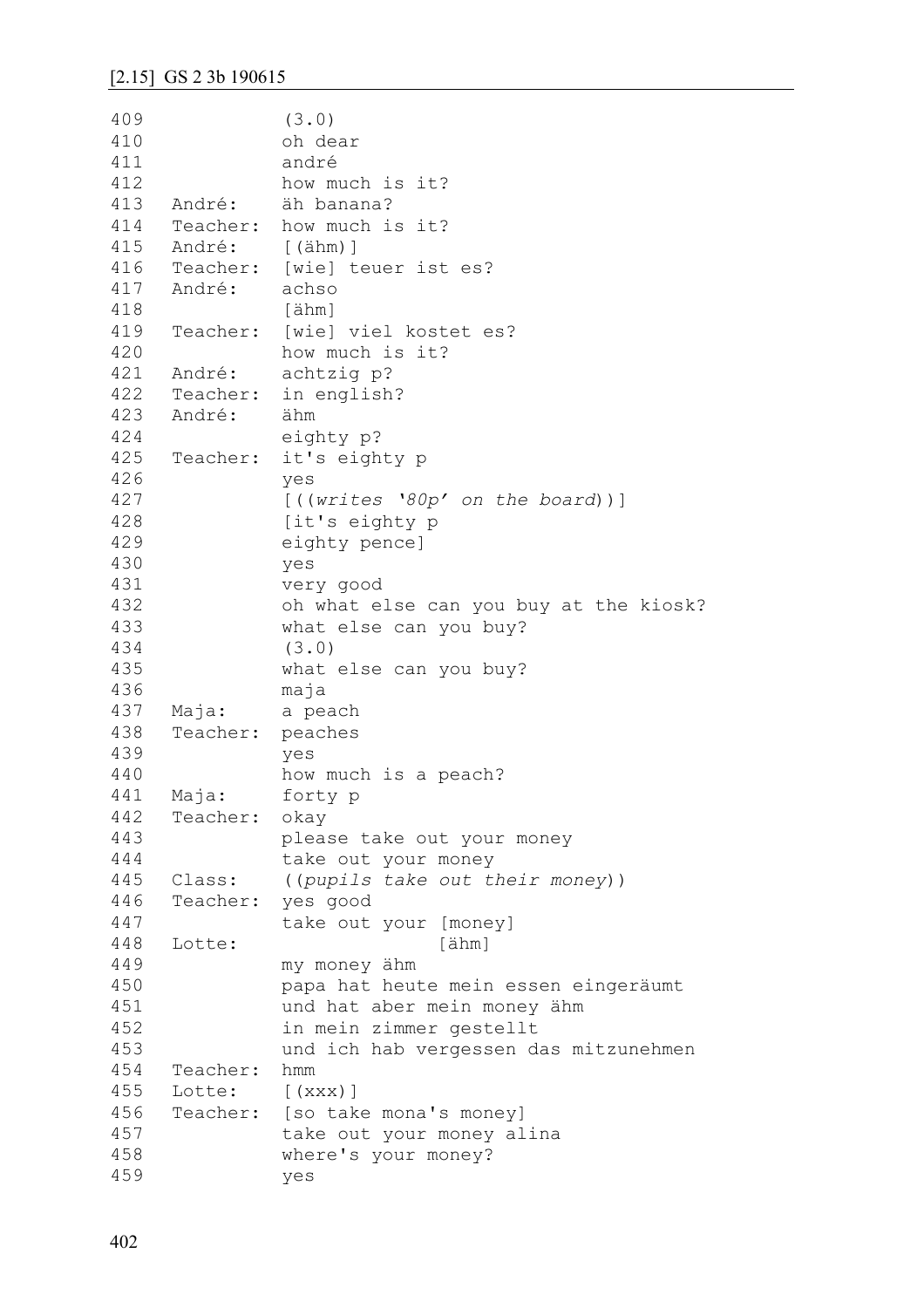```
460
461
462
463
464
465
466
467
468
469
470
471
472
473
474
475
476
477
478
479
480
481
482
483
484
485
486
487
488
489
490
491
492
493
494
495
496
497
498
499
500
501
502
503
504
505
506
507
508
509
510
                you need [the kiosk]
                          [((points at the pupil's book))]
                and the money
                okay?
     André: my money is auch zuhause 
     Teacher: andré
                ((gives him a look of reproach))
                so 
                the peach is forty p
                please take out forty p
                forty pence
     Class: ((pupils mumble))
                vierzig?
     Teacher: yes 
                forty p
                lina where is your money?
     Lina: weiß ich nich
     Teacher: oh dear
                really?
                ((gives her a look of reproach))
                so who hasn't got the money?
                who hasn't got the money?
                (2.0)
                who hasn't got the money?
                it's lotte
                it's andré
               who hasn't 
                who don't- doesn't have the money?
                ((uses her hands to clarify her question))
                [no money]
     Pupil_x: [wer-]
                wer hat kein geld mit?
     Teacher: no money
                fingers up 
     Lukas: ich-
                ich hab gestern schon mein geld gesucht 
                das ist weg
                ich hatte das immer in meiner mappe
     Teacher: it's not my fault
                so it's lotte andré lukas lina (---) and 
                maja and alina
     Alina: hä?
     Teacher: no 
                it's your money
                whose mon-
                okay 
                so that's too much 
                ((talks about the pupils who don't have 
                   the play money with them))
                okay 
                let's go on
```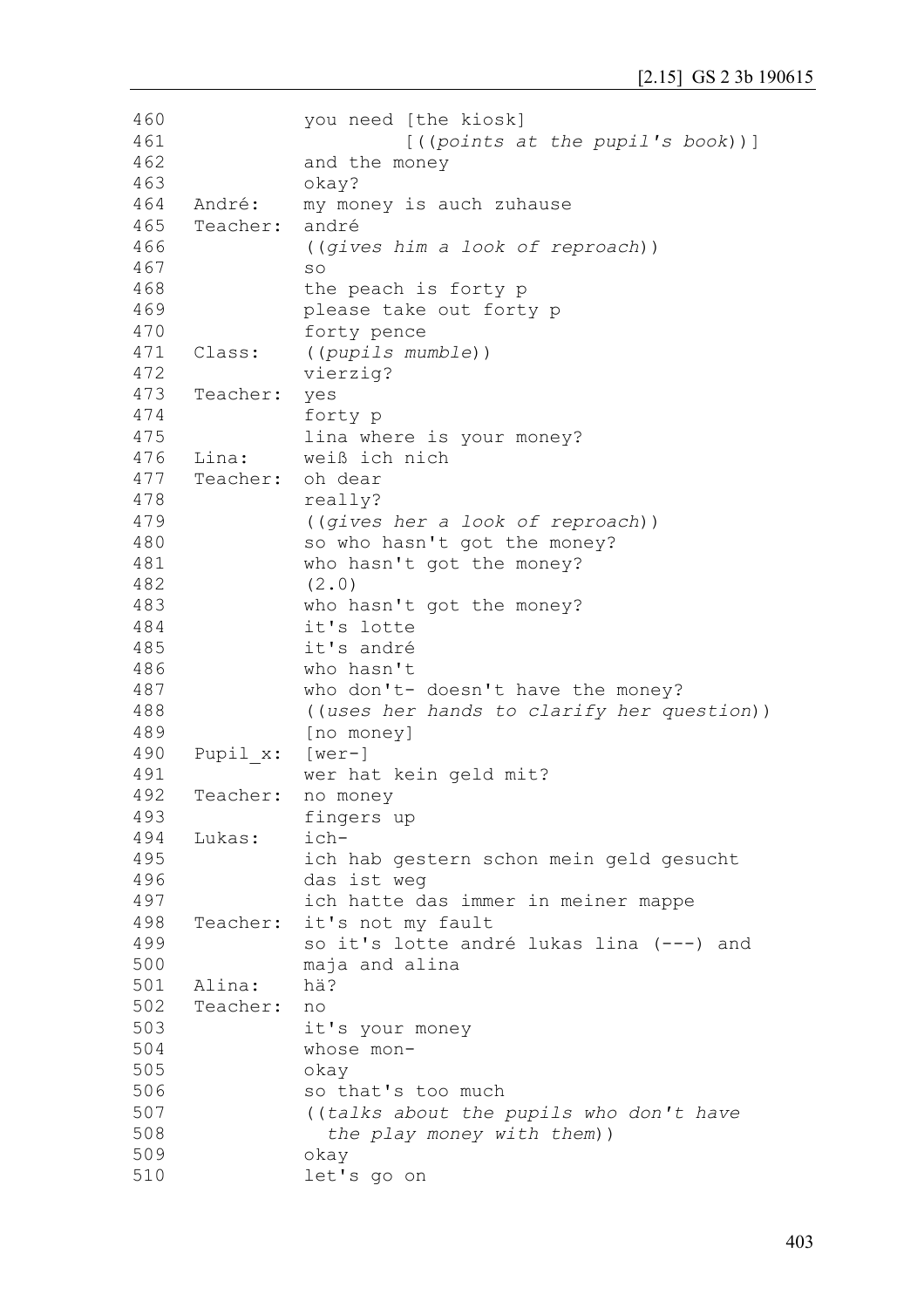```
511
512
513
514
515
516
517
518
519
520
521
522
523
524
525
526
527
528
529
530
531
532
533
534
535
536
537
538
539
540
541
542
543
544
545
546
547
548
549
550
551
552
553
554
555
556
557
558
559
560
561
               let's go on 
               ehm the peach is forty p
               take out forty p please
     Class: ((pupils hold up the amount of money))
     Teacher: okay 
               thank you
               what else can you buy at the kiosk? 
               paul?
     Paul: peanuts 
     Teacher: yes
               how much are the peanuts?
     Paul: sixty p 
     Teacher: okay
               so take out sixty p 
               jan
               where's your money?
     Jan: was?
     Teacher: where is your money?
     Jan: ich hab mich doch gemeldet
     Teacher: did you?
     Lukas: ja hat er
               er meldet sich immer so
               ((imitates how Jan raises his hand; the
                  hand is hardly raised above the table))
     Jan: nein
               ich hab mich so gemeldet
               ((raises his hand high in the air))
     Teacher: sixty p are the peanuts
               please take out sixty p
     Class: ((pupils take out the amount of money 
                  and hold it up))
     Teacher: okay
               fifty p and ten p 
               that's correct
               good
               what else can you buy at the kiosk?
               what else?
               what would you like to buy?
               m:h celine
     Celine: popcorn
     Teacher: yes
               and how much is it?
     Celine: seventy?
     Teacher: yes
               it's seventy p
               so
               please take out seventy pence
     Class: ((pupils mumble, take out the amount 
                  of money and hold it up))
     Teacher: and (1.0) what else can you buy there?
               what else can you buy?
```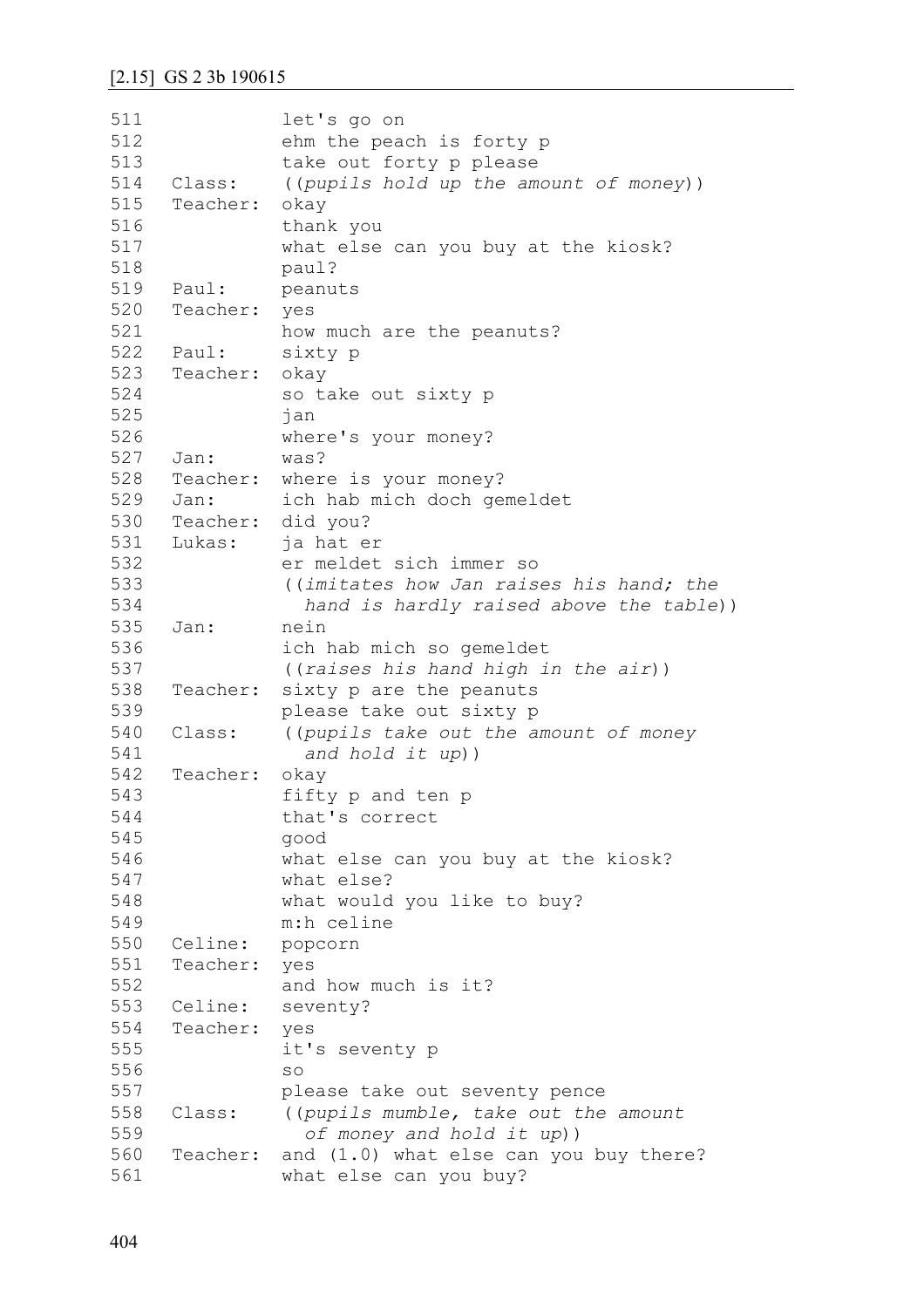```
562
563
564
565
566
567
568
569
570
571
572
573
574
575
576
577
578
579
580
581
582
583
584
585
586
587
588
589
590
591
592
593
594
595
596
597
598
599
600
601
602
603
604
605
606
607
608
609
610
611
612
               lukas?
     Lukas: ähm (5.0) warte (8.0)
               siebzig p
     Teacher: what?
               what are you buying?
     Lukas: banana ice cream 
     Teacher: o:h
               you'd like to have 
               a banana ice cream for seventy p 
               and i like to have a lemon ice cream 
               so
               the banana ice cream and a lemon ice cream 
               how much is it all together?
               [((draws a circle with her hands))]
               [banana and lemon ice cream? 
               how much is it all together?]
               eighty p and eighty p
               how much is it?
     Mona: eighty p plus eighty p
     Teacher: yes 
               eighty p plus eighty p 
               how much is it?
               how much is it?
     Mona: wie heißt nochmal dieses eine (x)?
     Teacher: pound
               how much is it?
               paulina?
     Paulina: was heißt ein euro auf englisch?
    Mona: one pound
     Teacher: ein euro 
               one euro 
               but you need [one [(1.0)] pound]
     Mona: [pound]
     Teacher: don't you?
     Paulina: ähm one pound and
               ähm sixty p
     Teacher: yes
               you're right
               ((writes '£1,60' on the board))
               one pound sixty
               very good
               and anything else at the kiosk 
               that you would like to buy? 
               leo?
     Leo: a sandwich
     Teacher: a sandwich 
               yes
               how [much is-]
     Leo: [a big] sandwich
     Teacher: a big sandwich
               how much is it?
```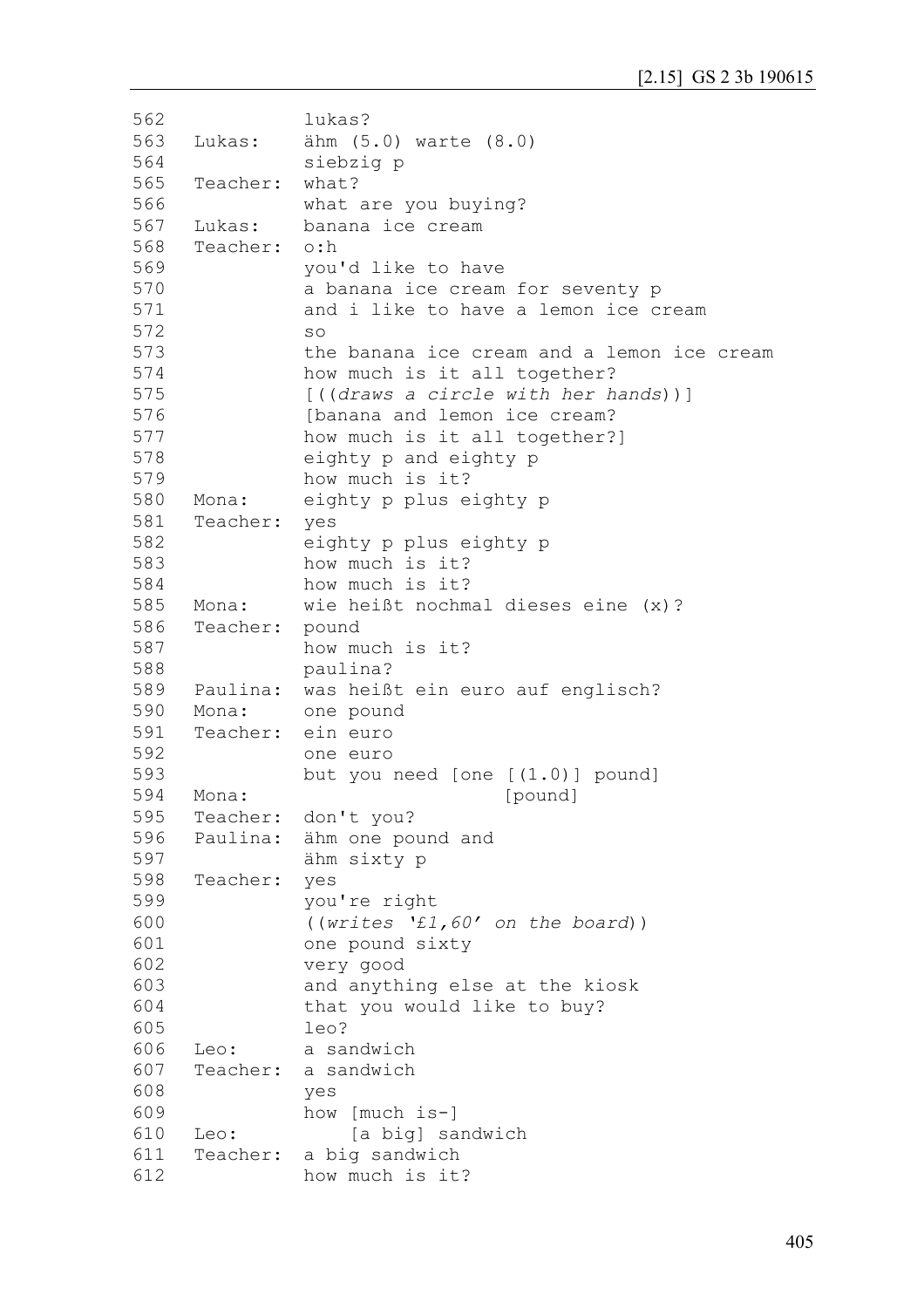```
613
614
615
616
617
618
619
620
621
622
623
624
625
626
627
628
629
630
631
632
633
634
635
636
637
638
639
640
641
642
643
644
645
646
647
648
649
650
651
652
653
654
655
656
657
658
659
660
661
662
663
     Leo: ein (-) one pound seventy
     Teacher: okay
               so 
               take out one pound seventy please
               take out one pound seventy
     Class: ((pupils mumble, take out the amount 
                  of money and hold it up))
     Teacher: okay
               and last thing
               what else would you like to buy? 
               jan?
     Jan: apple (juice)
     Teacher: oh yes 
               how much is it?
     Jan: fünfzig p
    Pupil x: <<p> fifty p>
     Jan: was heißt nochmal fünfzig?
     Teacher: FIFty
     Jan: fifty p
     Teacher: fifty p 
               so
               please buy two apple juices
               how much is it?
               two apple juices?
               lotte?
     Lotte: one pound
     Teacher: okay 
               [so please]
     Lotte: [oder one] euro
     Teacher: <<all> no no>
               one pound
               so
               please take out one pound 
     Class: ((pupils take out the amount of money 
                  and hold it up))
     Teacher: please take out one pound
               (5.0) 
               okay
               that's it
               so now
               i'm NOT hungry 
               and i'm NOT thirsty any longer
               i'm NOT hungry and i'm NOT thirsty 
               we want to listen to the cd
               ähm (1.0) in the cd (-) on the cd
               pscht 
               andré
               there is a boy
               and the boy wants to buy something
               he wants to buy an ice cream 
               which ice cream would he like?
```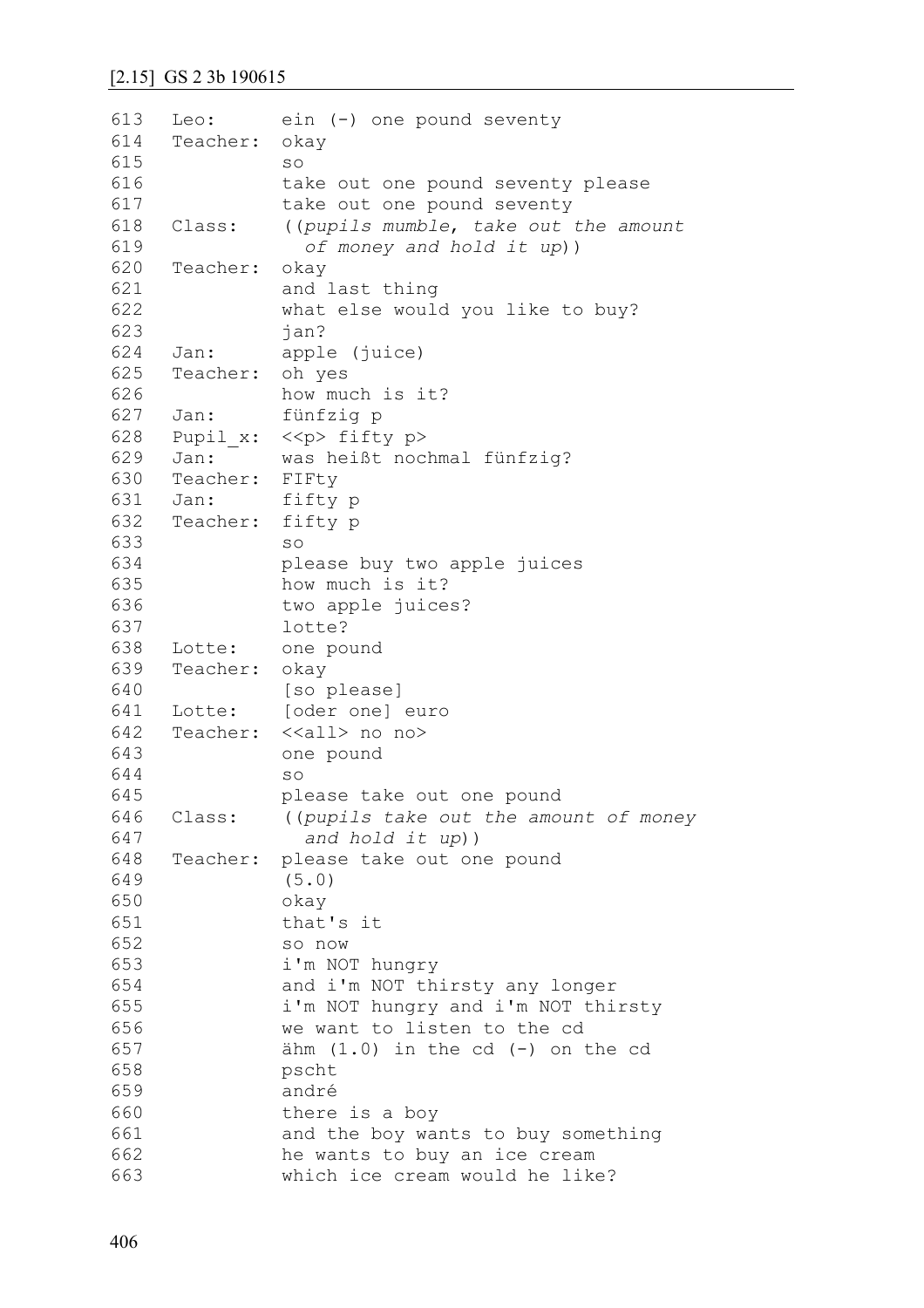```
664
665
666
667
668
669
670
671
672
673
674
675
676
677
678
679
680
681
682
683
684
685
686
687
688
689
690
691
692
693
694
695
696
697
698
699
700
701
702
703
704
705
706
707
708
709
710
711
712
713
714
               listen
               which ice cream?
               okay?
               ((turns on the CD player))
               i just have to start it
     Class: [(10.0) ((pupils mumble))]
     Teacher: [((searches for the right track on the CD))]
     CD: sunshine
               do you like 
     Teacher: okay
     CD: at the kiosk 
     Teacher: just listen
     CD: can i help you?
               yes
               i'd like an ice cream please 
               i've got strawberry
               chocolate
               vanilla 
               or banana ice cream
               or what about a lemon ice cream?
               i'd like a vanilla ice cream please 
               how much is it?
               it's ((a dog barks)) 
               here you are
     Teacher: okay
               so
               what does the (one-) boy want to buy?
               which ice cream?
               alina?
     Alina: lemon?
     Pupil x: [vanilla]
     Teacher: [not really]
               pscht 
               gian?
     Gian: vanilla ice cream 
     Teacher: okay
               maja?
     Maja: vanilla ice cream
     Teacher: maja?
               äh mona?
     Mona: banana (--) ice cream (([krem]))
     Teacher: cornelius?
     Cornelius:vanilla ice cream 
     Teacher: so
               let's check it 
               let's check it once again 
     CD: at the kiosk
     Teacher: jan
               lis[ten]
     CD: [can] i help you?
               yes
```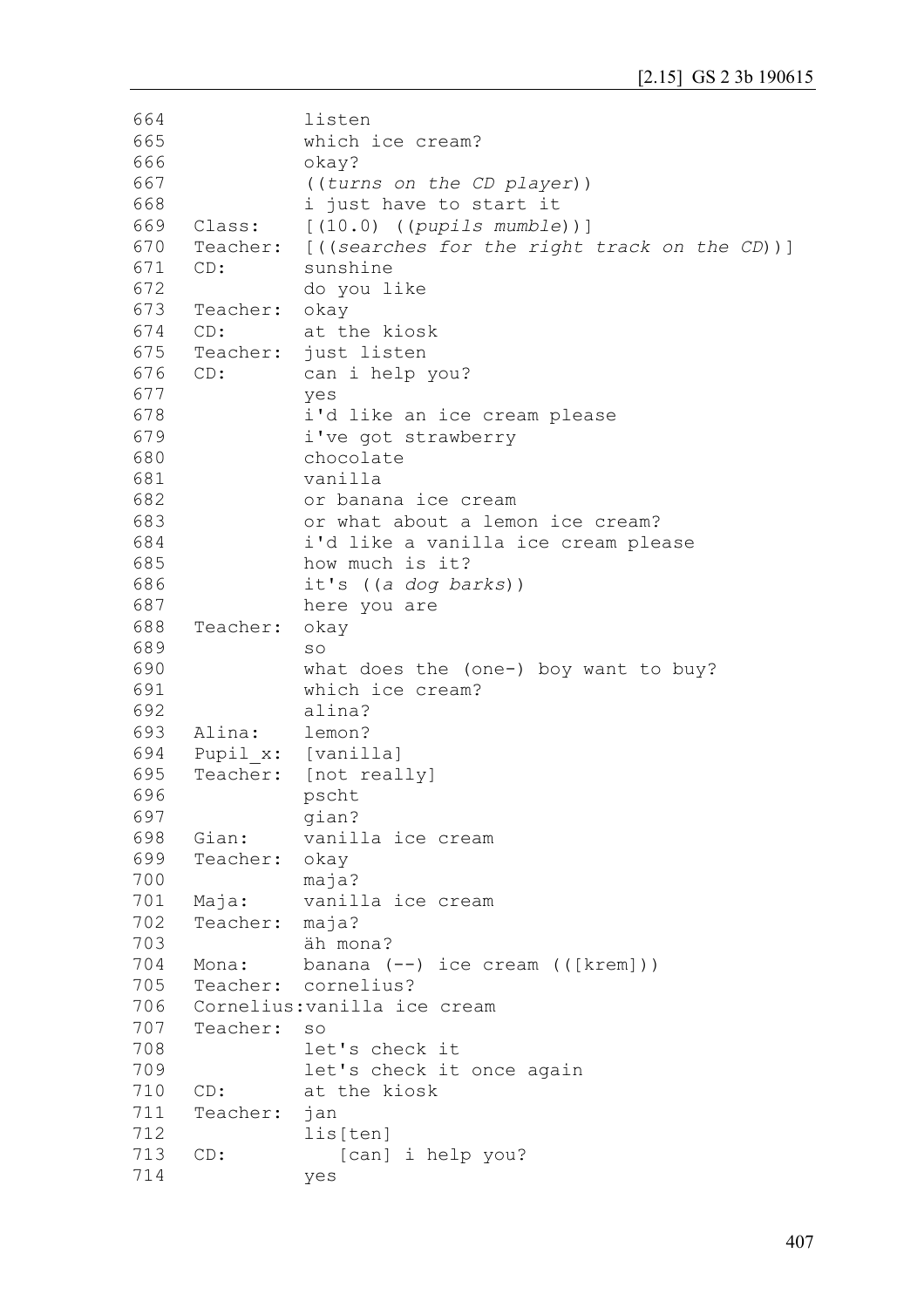| 715 |          | i'd like an ice cream please                |
|-----|----------|---------------------------------------------|
| 716 |          | i've got strawberry                         |
| 717 |          | chocolate                                   |
| 718 |          | vanilla                                     |
| 719 |          | or banana ice cream                         |
| 720 |          | or what about a lemon ice cream?            |
| 721 |          | i'd like a vanilla ice cream please         |
| 722 |          | how much is it?                             |
| 723 |          | it's $((a dog barks))$                      |
| 724 |          | here you are                                |
| 725 | Pupil x: | vanilla                                     |
| 726 | Teacher: | SO                                          |
| 727 |          | which ice cream?                            |
| 728 |          | paulina?                                    |
| 729 |          | Paulina: vanilla ice [cream]                |
|     |          |                                             |
| 730 | Teacher: | $\lceil$ so $\rceil$                        |
| 731 |          | vanilla ice cream is correct                |
| 732 |          | have a look at the kiosk                    |
| 733 |          | how much is it?                             |
| 734 |          | how much is it?                             |
| 735 | Class:   | ((pupils look up the price in their books)) |
| 736 | Teacher: | a vanilla ice cream                         |
| 737 | Lotte:   | eighty                                      |
| 738 |          | ((gives the answer without being asked))    |
| 739 | Teacher: | ((shows the class to raise their hand to    |
| 740 |          | give an answer by pressing a finger on      |
| 741 |          | her lips and raising a hand))               |
| 742 |          | how much is the vanilla ice cream?          |
| 743 |          | it's an easy question                       |
| 744 |          | how much is the vanilla ice cream?          |
| 745 |          | we've already talked about it               |
| 746 |          | it's on the board                           |
| 747 |          | how much is it?                             |
| 748 |          | theo?                                       |
| 749 | Theo:    | ähm (-) achtzig                             |
| 750 |          | nee eighty p?                               |
| 751 | Teacher: | yes                                         |
| 752 |          | correct                                     |
| 753 |          | it's eighty p                               |
| 754 |          | very good                                   |
| 755 |          | ähm (1.0)                                   |
| 756 | Pupil x: | frau <name>?</name>                         |
| 757 |          | aber ähm                                    |
| 758 |          | da sagt sie doch nur                        |
| 759 |          | ähm how mu- äh how much                     |
| 760 |          | und der mann sagt-                          |
| 761 | Pupil y: | die frau                                    |
| 762 | Pupil x: | oder die frau                               |
| 763 |          | is- here you are                            |
| 764 | Teacher: | it's and then the dog is barking            |
| 765 |          | ((imitates a dog's bark))                   |
|     |          |                                             |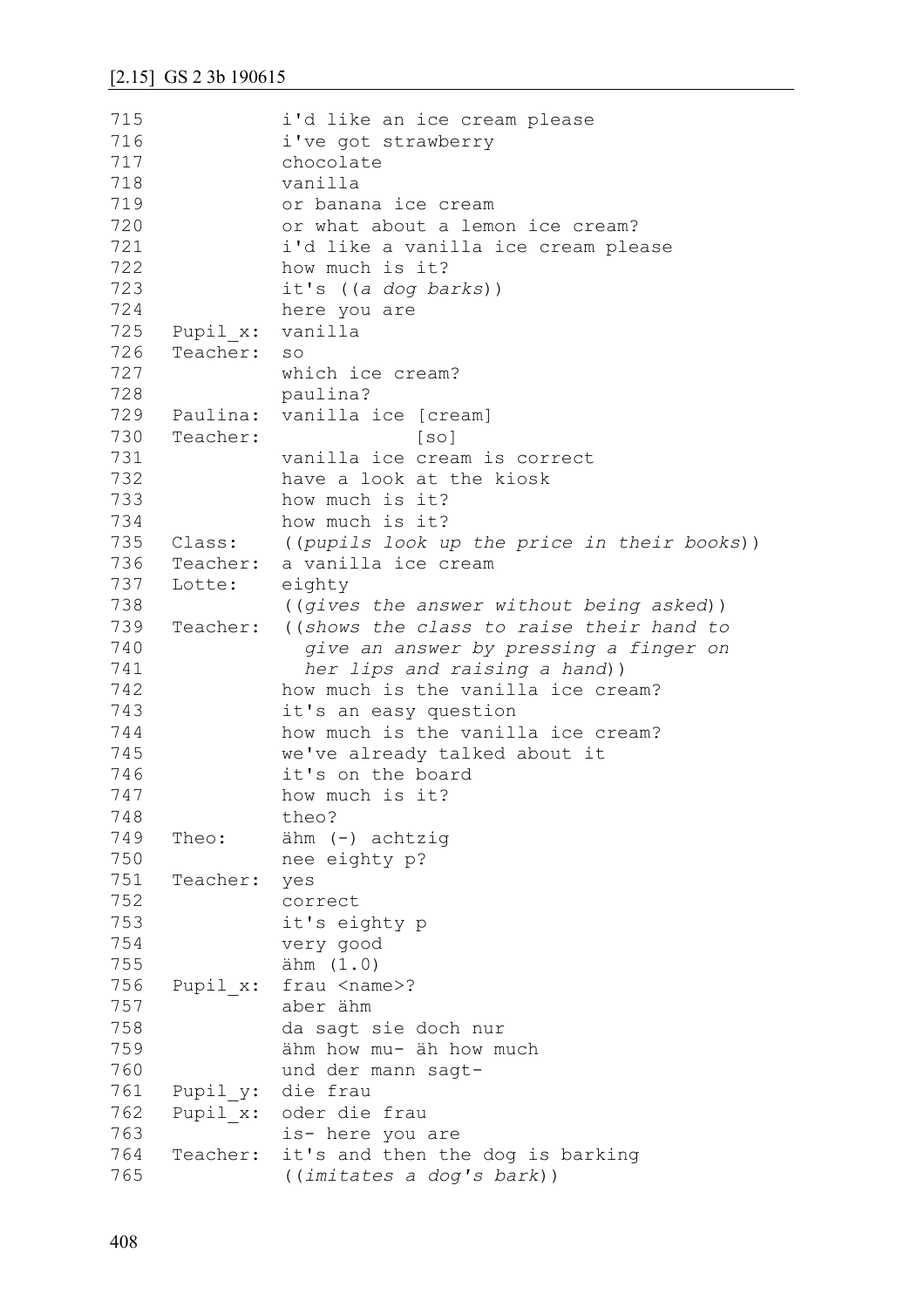| 766 |          | and we can't understand it                     |
|-----|----------|------------------------------------------------|
| 767 |          | there was the dog                              |
| 768 |          | you couldn't hear the ma- the price            |
| 769 |          | there was a dog                                |
| 770 |          | okay?                                          |
| 771 |          | so ähm                                         |
| 772 | Lotte:   | oh gott                                        |
| 773 |          | der dog war der preis?                         |
| 774 | Teacher: | ((turns around and talks to Lotte;             |
| 775 |          | gives her some picture cards))                 |
| 776 |          | frag mich mal                                  |
| 777 |          | can i help you                                 |
| 778 |          | kann ich ihnen helfen?                         |
| 779 | Lotte:   | can i help you?                                |
| 780 | Teacher: | yes                                            |
| 781 |          | i'd like an apple please                       |
| 782 | Lotte:   | ((searches for the matching picture card))     |
| 783 |          | here is the apple                              |
| 784 |          | $[$ ((gives the picture card to the teacher))] |
| 785 | Teacher: | thank you                                      |
| 786 |          | how much is it?                                |
| 787 |          |                                                |
| 788 | Lotte:   | ähm it's one pou- äh it's two pound            |
|     |          | and ähm and seventy p                          |
| 789 | Teacher: | puh                                            |
| 790 |          | that's expensive                               |
| 791 |          | two pounds                                     |
| 792 |          | ((helps herself to Mona's play money))         |
| 793 |          | i don't have so much mon-                      |
| 794 |          | two pounds and seventy:: p                     |
| 795 |          | here you are                                   |
| 796 | Lotte:   | thank you                                      |
| 797 | Teacher: | bye-bye                                        |
| 798 | Lotte:   | bye-bye                                        |
| 799 | Teacher: | and i've got some more things at the kiosk     |
| 800 |          | ((gets some more picture cards                 |
| 801 |          | and shows them to the class))                  |
| 802 |          | hmm                                            |
| 803 |          | i've got (---) peanuts at the kiosk            |
| 804 |          | and popcorn                                    |
| 805 | Lotte:   | lettuce                                        |
| 806 | Teacher: | no no                                          |
| 807 |          | not lettuce                                    |
| 808 |          | ((sorts out the picture card                   |
| 809 |          | with a lettuce))                               |
| 810 |          | lettuce is not at the kiosk                    |
| 811 |          | carrots no                                     |
| 812 |          | ((sorts out the picture card                   |
| 813 |          | showing carrots, too))                         |
| 814 |          | but a sandwich                                 |
| 815 |          | that sandwich is at the kiosk                  |
| 816 |          | ((shows the picture card to the class))        |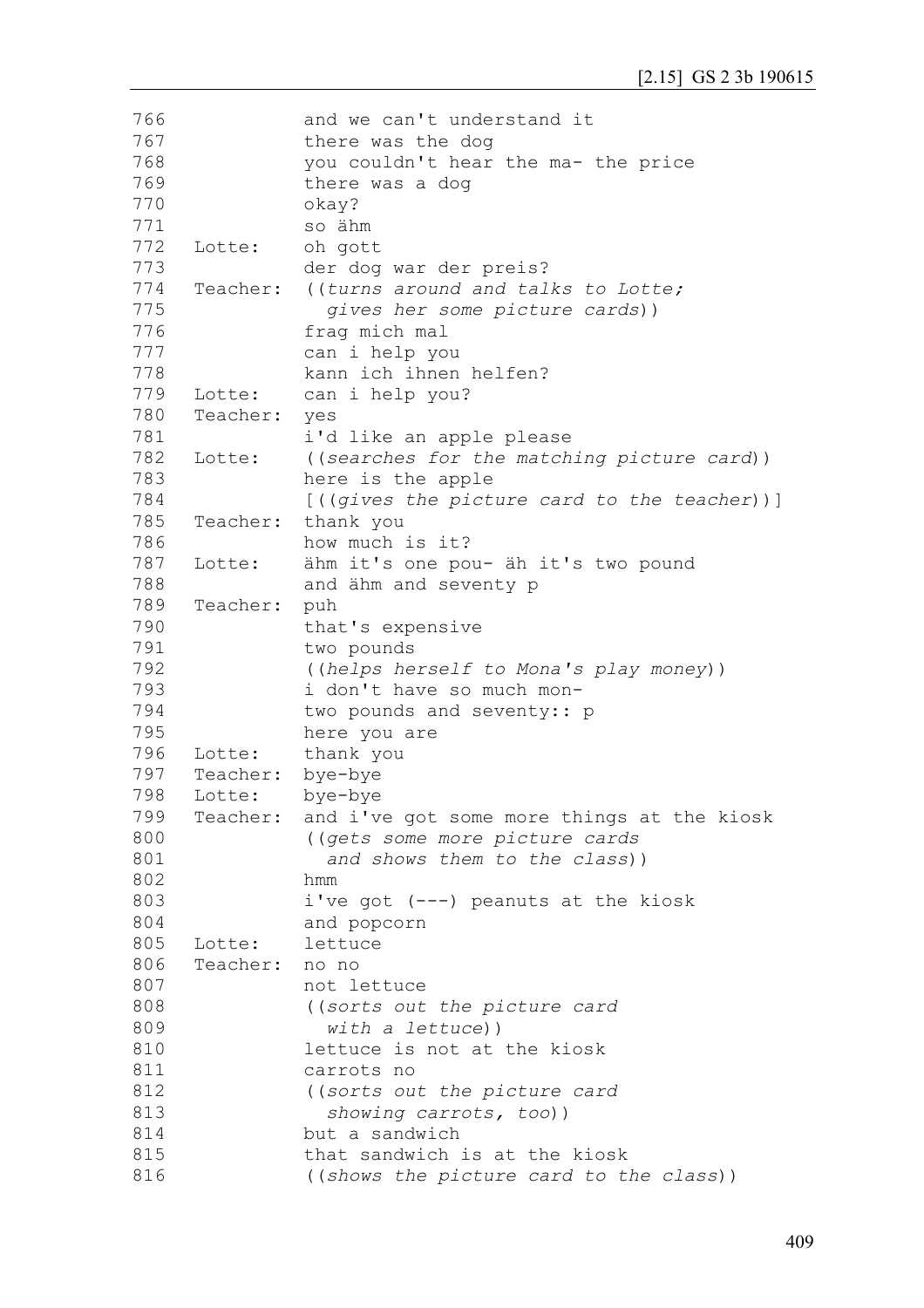```
817
818
819
820
821
822
823
824
825
826
827
828
829
830
831
832
833
834
835
836
837
838
839
840
841
842
843
844
845
846
847
848
849
850
851
852
853
854
855
856
857
858
859
860
861
862
863
864
865
866
867
     Lotte: carrots and lettuce is-
     Teacher: so
               somebody else?
               ((wants to give the picture cards to 
                  another pupil in order to perform another 
                  role play))
     Lotte: warte 
               ich will was sagen
     Teacher: yes?
     Lotte: carrots and lettuce is vegetable 
     Teacher: yes 
               you're right 
               ((gives the picture cards to Paul))
               <<p> can i help you?> 
               <<p> du fragst mich>
     Paul: mhm
     Teacher: << p> can i help you?>
     Paul: can i help you?
     Teacher: ähm yes
               i'd like some cop- popcorn please
     Paul: ((searches for the matching picture card))
               here you are
     Teacher: thank you
               how much is it?
     Paul: hm one pound
     Teacher: here you are
               bye-bye
     Paul: bye-bye 
     Teacher: ähm (3.0)
               ((gives the picture cards to Theo))
               <<p> can i help you?> ((to Theo))
     Theo: can i help you?
     Teacher: ähm yes 
               i'd like a banana please 
     Theo: ((searches for the matching picture card))
               here you are
     Teacher: thank you
               how much is it?
     Theo: zehn (2.0) twelve pounds
     Teacher: is it a golden banana?
               huh 
               twelve pounds
               here you are
               thank you
               bye-bye
               ((walks over to the next pupil))
               ((pupils mumble))
               too expensive
               hello ((to Alina))
     Alina: hello
               help you (x)?
```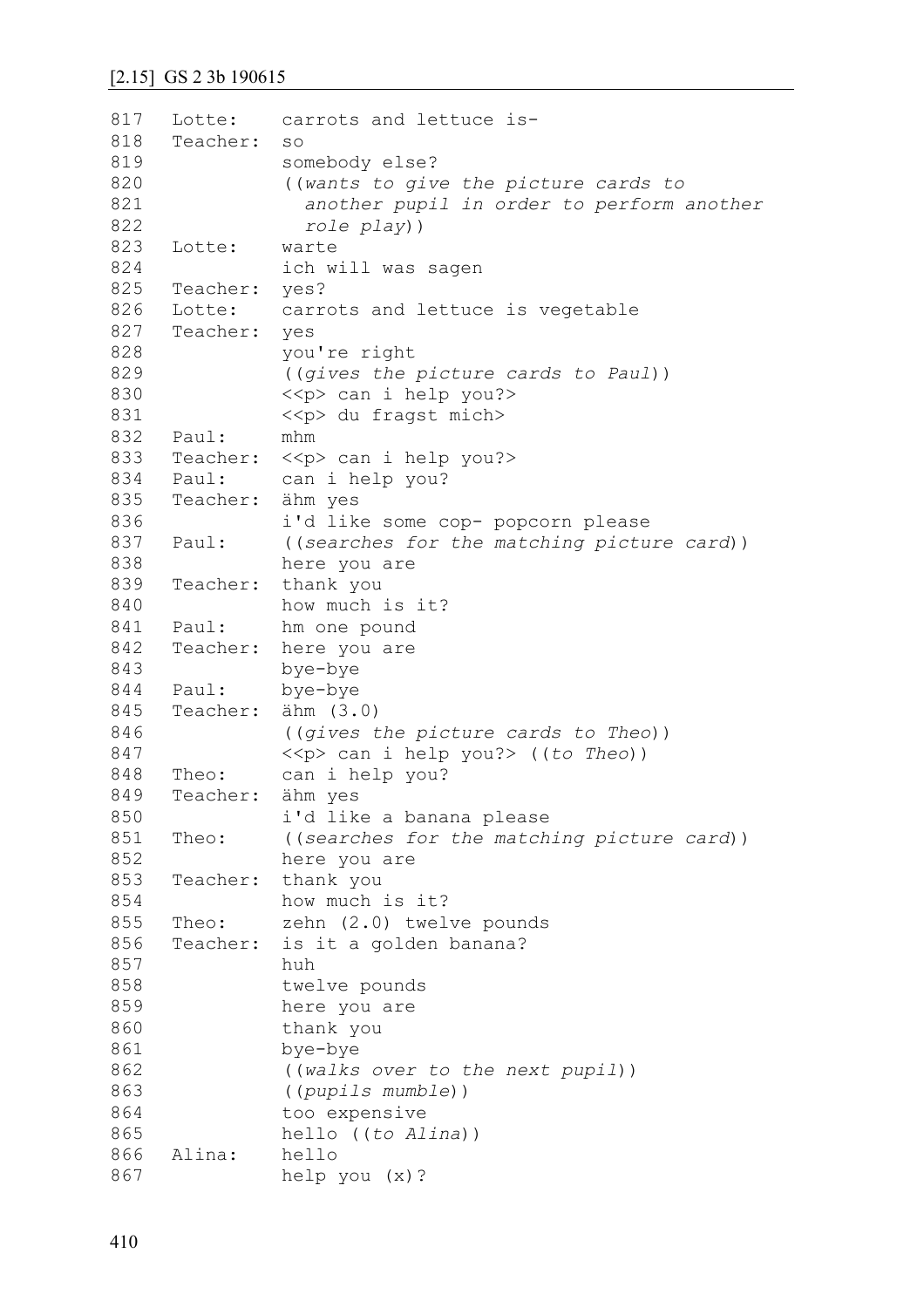```
868
869
870
871
872
873
874
875
876
877
878
879
880
881
882
883
884
885
886
887
888
889
890
891
892
893
894
895
896
897
898
899
900
901
902
903
904
905
906
907
908
909
910
911
912
913
914
915
916
917
918
     Teacher: can i help you?
     Alina: can i help you?
     Teacher: yes 
               i'd like 
               pscht
               i'd like a sandwich please
     Alina: ((searches for the matching picture card))
               here you are
     Teacher: thank you
               how much is it?
     Alina: fifty pound
     Teacher: fifty pounds?
     Alina: ja 
               ((giggles))
     Teacher: are you sure?
     Alina: ja
     Teacher: i don't have fifty pounds 
               it's too expensive
               what about two pounds mh?
     Alina: yes
     Teacher: okay
               two pounds
               that's (--) also expensive i think
               [here you are] 
     Lotte: [fünfzig-]
               fünfzig euro fürn [sandwich]
     Teacher: [bye-bye]
               ((pupils laugh))
               and who is next? 
               ((walks over to the next pupil))
               hello ((to Jan))
     Jan: hello
     Teacher: pscht
               listen 
               lotte ((to Lotte who has turned around to
                        talk to another pupil))
               hello ((to Jan))
     Jan: can i help you?
     Teacher: yes
               i'd like ähm a strawberry ice cream please
     Jan: ((searches for the matching picture card))
               here you are
     Teacher: thank you
               how much is it?
     Jan: ähm one hundred pound 
     Teacher: no 
               it's not 
     Class: ((pupils mumble and giggle))
     Jan: okay
               three pound
     Teacher: boah
```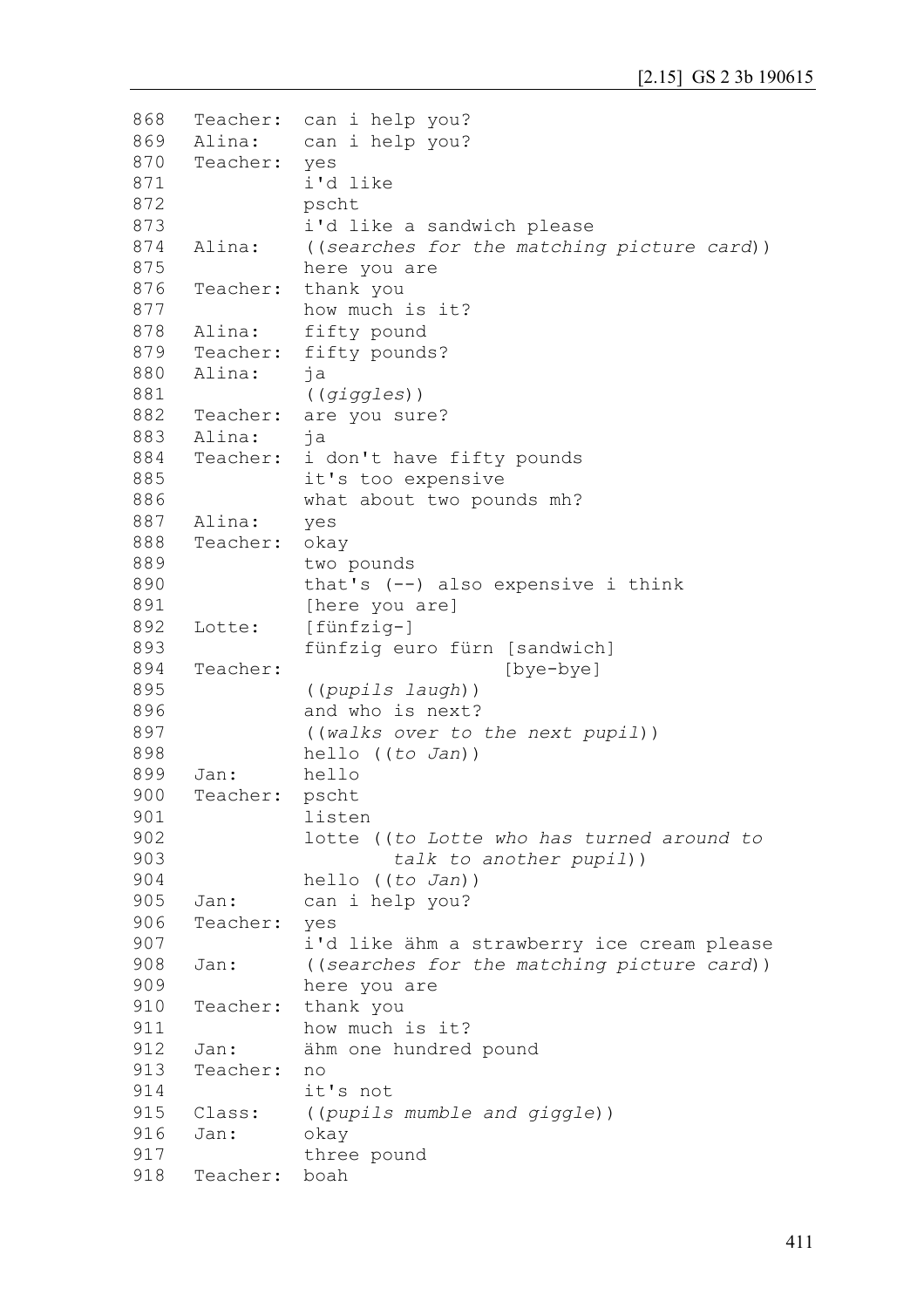```
919
920
921
922
923
924
925
926
927
928
929
930
931
932
933
934
935
936
937
938
939
940
941
942
943
944
945
946
947
948
949
950
951
952
953
954
955
956
957
958
959
960
961
962
963
964
965
966
967
968
969
                that's expensive 
                here you are
     Jan: thank you 
     Teacher: okay 
                thank you
                bye-bye 
                ((walks to the front of the class))
                so 
                it's can i help you?
                kann ich dir helfen?
                all together
                psch
     Class &
     Teacher: can i help you?
                ((some pupils also add 'please'))
     Teacher: please
                yes
                please 
                again
     Class &
     Teacher: can i help you please?
     Teacher: no 
                please kommt erst später
                anyway 
                can i help you
                just can i help you
                psch:
                lukas 
                and then
                yes
                i'd like 
                i'd like a
                i'd like an
                i'd like some
                i'd like
                okay?
                i'd like
                ((wants the class to repeat this
                   phrase all together))
     Class &
     Teacher: i'd like 
     Class: ((some pupils mumble))
     Teacher: psch:
                and then you say 
                ähm yes i'd like an apple 
                i'd like an orange
                i'd like a banana 
                i'd like a banana ice cream
                i'd like a sandwich
                i('d) like some popcorn
                i'd like some peanuts
```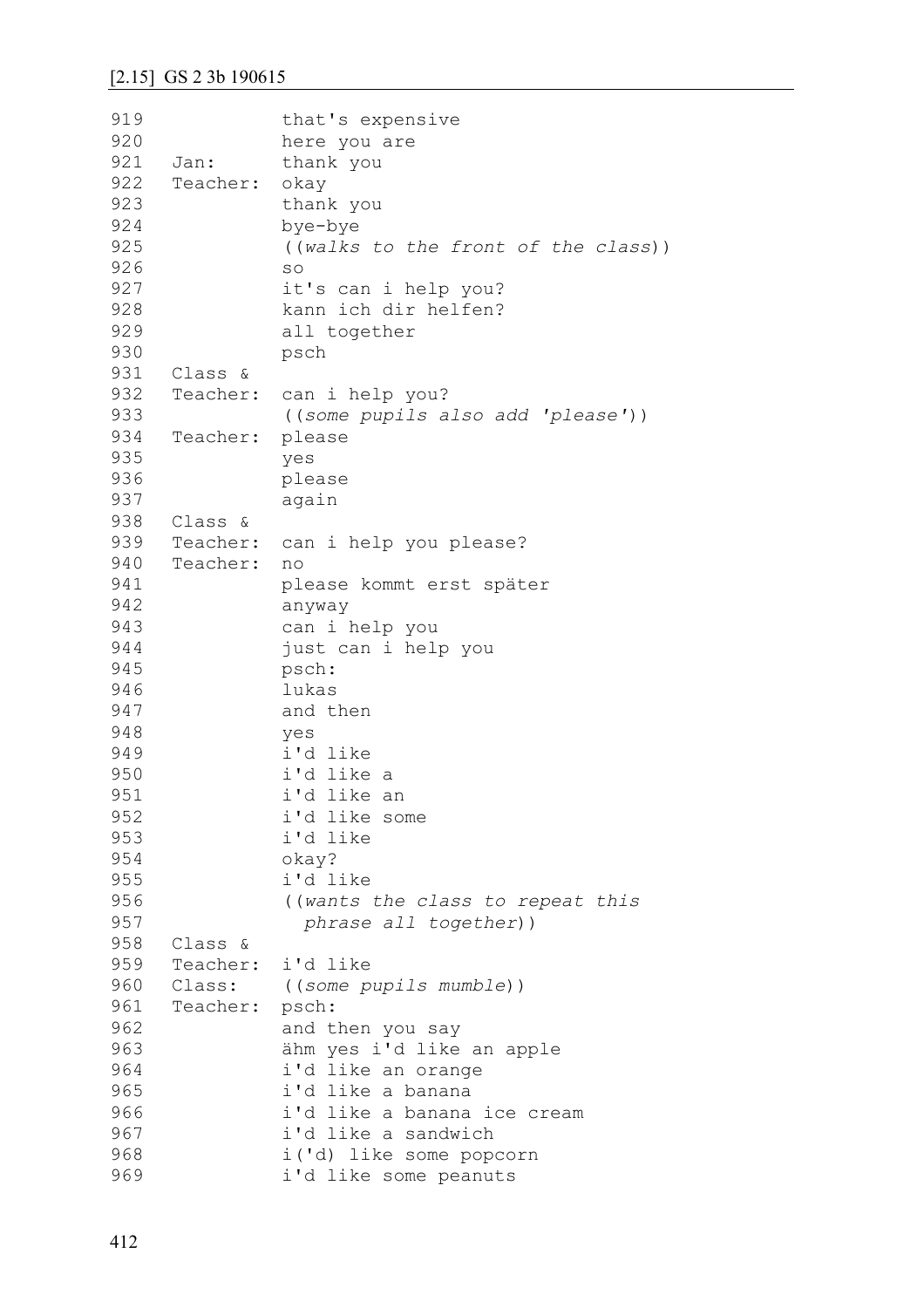```
970
971
972
973
974
975
976
977
978
979
980
981
982
983
984
985
986
987
988
989
990
991
992
993
994
995
996
997
998
999
1000
1001
1002
1003
1004
1005
1006
1007
1008
1009
1010
1011
1012
1013
1014
1015
1016
1017 Alina:
1018
1019
Teacher: twelve
1020 Alina:
                okay?
                here you are
                bitte schön
                here you are
                again 
                and?
     Class &
     Teacher: here you are 
     Teacher: and then how much is it?
                wie viel kostet es?
                how much is it?
                and together
     Class &
     Teacher: how much is it?
     Teacher: it's thirty p
                it's fifty p
                it's one pound twenty 
     Lotte: it's one hundred pounds
     Teacher: psh: 
                psh:
                no it's not
                it's five pounds
                okay?
                thank you
                bye-bye
                so 
                you work in pairs 
                you need your picture cards fruit
                and your picture cards food
                so 
                how much ar- how many pupils are there?
                one
                two
                three
                four
                five
                six
                seven
                eight
                nine
                ten
                eleven 
                <<p> twelve 
                thirteen
                fourteen
                fifteen
                [sixteen seventeen eighteen nineteen twenty]> 
                [brauchen wir auch popcorn und so
                frau <name>?l
                müssen wir auch popcorn und so?
```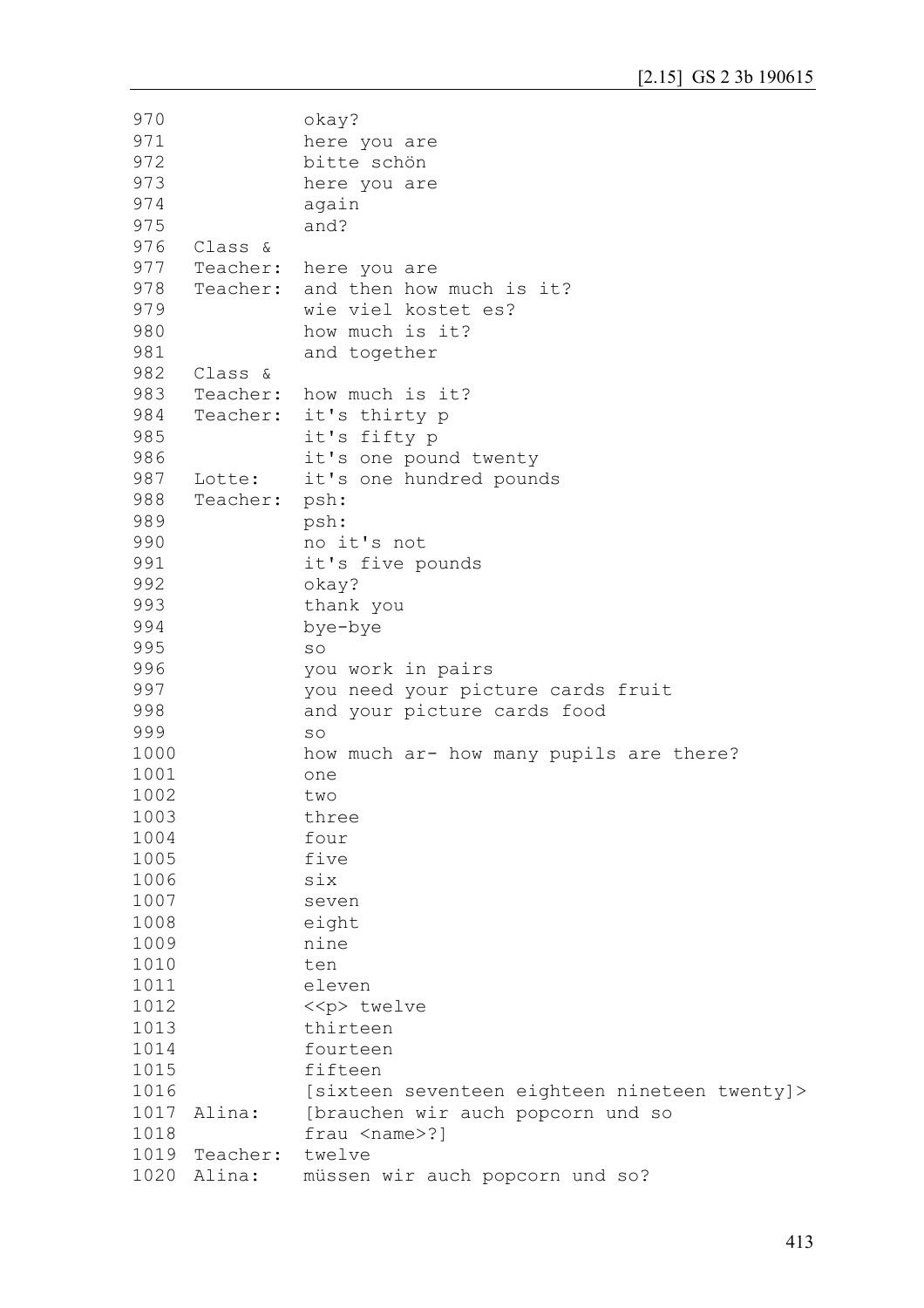| two<br>three<br>four<br>five<br>1026<br>six<br>1027<br>seven<br>1028<br>eight<br>1029<br>nine<br>1030<br>ten<br>1031<br>eleven<br>1032<br>twelve><br>1033<br>SO<br>1034<br>have a look<br>1035<br>from lukas to jan<br>1036<br>lina<br>1037<br>verena and these girls<br>1038<br>((walks towards these pupils and points<br>1039<br>at them))<br>1040<br>and you<br>1041<br>you are the kiosk<br>you take out the fruit and the food<br>1042<br>1043<br>you're the kiosk<br>1044<br>okay?<br>1045<br>and you<br>1046<br>jan<br>1047<br>andré<br>1048<br>theo<br>1049<br>you here and all you<br>1050<br>((points at some pupils))<br>1051<br>you are the children<br>1052<br>take out your money and go shopping<br>1053<br>((turns towards Verena))<br>1054<br>((pupils get ready for the activity;<br>1055<br>a lot of mumbling in class; some sort<br>out their cards/money for the activity))<br>1056<br>1057<br>hello<br>1058<br>hello<br>Verena:<br>1059<br>can i help you?<br>i'd like an apple please<br>1060<br>Teacher:<br>1061<br>here you are<br>Verena:<br>1062<br>how much is it?<br>Teacher:<br>1063<br>Verena:<br>one p<br>1064<br>Teacher:<br>one penny<br>1065<br>thank you<br>1066<br>bye-bye<br>1067<br>SO<br>1068<br>you can start<br>1069<br>go around<br>1070<br>get up and go shopping | 1021 | Teacher: < <p> one</p> |             |
|----------------------------------------------------------------------------------------------------------------------------------------------------------------------------------------------------------------------------------------------------------------------------------------------------------------------------------------------------------------------------------------------------------------------------------------------------------------------------------------------------------------------------------------------------------------------------------------------------------------------------------------------------------------------------------------------------------------------------------------------------------------------------------------------------------------------------------------------------------------------------------------------------------------------------------------------------------------------------------------------------------------------------------------------------------------------------------------------------------------------------------------------------------------------------------------------------------------------------------------------------------------------------------------------------------------|------|------------------------|-------------|
|                                                                                                                                                                                                                                                                                                                                                                                                                                                                                                                                                                                                                                                                                                                                                                                                                                                                                                                                                                                                                                                                                                                                                                                                                                                                                                                | 1022 |                        |             |
|                                                                                                                                                                                                                                                                                                                                                                                                                                                                                                                                                                                                                                                                                                                                                                                                                                                                                                                                                                                                                                                                                                                                                                                                                                                                                                                | 1023 |                        |             |
|                                                                                                                                                                                                                                                                                                                                                                                                                                                                                                                                                                                                                                                                                                                                                                                                                                                                                                                                                                                                                                                                                                                                                                                                                                                                                                                | 1024 |                        |             |
|                                                                                                                                                                                                                                                                                                                                                                                                                                                                                                                                                                                                                                                                                                                                                                                                                                                                                                                                                                                                                                                                                                                                                                                                                                                                                                                | 1025 |                        |             |
|                                                                                                                                                                                                                                                                                                                                                                                                                                                                                                                                                                                                                                                                                                                                                                                                                                                                                                                                                                                                                                                                                                                                                                                                                                                                                                                |      |                        |             |
|                                                                                                                                                                                                                                                                                                                                                                                                                                                                                                                                                                                                                                                                                                                                                                                                                                                                                                                                                                                                                                                                                                                                                                                                                                                                                                                |      |                        |             |
|                                                                                                                                                                                                                                                                                                                                                                                                                                                                                                                                                                                                                                                                                                                                                                                                                                                                                                                                                                                                                                                                                                                                                                                                                                                                                                                |      |                        |             |
|                                                                                                                                                                                                                                                                                                                                                                                                                                                                                                                                                                                                                                                                                                                                                                                                                                                                                                                                                                                                                                                                                                                                                                                                                                                                                                                |      |                        |             |
|                                                                                                                                                                                                                                                                                                                                                                                                                                                                                                                                                                                                                                                                                                                                                                                                                                                                                                                                                                                                                                                                                                                                                                                                                                                                                                                |      |                        |             |
|                                                                                                                                                                                                                                                                                                                                                                                                                                                                                                                                                                                                                                                                                                                                                                                                                                                                                                                                                                                                                                                                                                                                                                                                                                                                                                                |      |                        |             |
|                                                                                                                                                                                                                                                                                                                                                                                                                                                                                                                                                                                                                                                                                                                                                                                                                                                                                                                                                                                                                                                                                                                                                                                                                                                                                                                |      |                        |             |
|                                                                                                                                                                                                                                                                                                                                                                                                                                                                                                                                                                                                                                                                                                                                                                                                                                                                                                                                                                                                                                                                                                                                                                                                                                                                                                                |      |                        |             |
|                                                                                                                                                                                                                                                                                                                                                                                                                                                                                                                                                                                                                                                                                                                                                                                                                                                                                                                                                                                                                                                                                                                                                                                                                                                                                                                |      |                        |             |
|                                                                                                                                                                                                                                                                                                                                                                                                                                                                                                                                                                                                                                                                                                                                                                                                                                                                                                                                                                                                                                                                                                                                                                                                                                                                                                                |      |                        |             |
|                                                                                                                                                                                                                                                                                                                                                                                                                                                                                                                                                                                                                                                                                                                                                                                                                                                                                                                                                                                                                                                                                                                                                                                                                                                                                                                |      |                        |             |
|                                                                                                                                                                                                                                                                                                                                                                                                                                                                                                                                                                                                                                                                                                                                                                                                                                                                                                                                                                                                                                                                                                                                                                                                                                                                                                                |      |                        |             |
|                                                                                                                                                                                                                                                                                                                                                                                                                                                                                                                                                                                                                                                                                                                                                                                                                                                                                                                                                                                                                                                                                                                                                                                                                                                                                                                |      |                        |             |
|                                                                                                                                                                                                                                                                                                                                                                                                                                                                                                                                                                                                                                                                                                                                                                                                                                                                                                                                                                                                                                                                                                                                                                                                                                                                                                                |      |                        |             |
|                                                                                                                                                                                                                                                                                                                                                                                                                                                                                                                                                                                                                                                                                                                                                                                                                                                                                                                                                                                                                                                                                                                                                                                                                                                                                                                |      |                        |             |
|                                                                                                                                                                                                                                                                                                                                                                                                                                                                                                                                                                                                                                                                                                                                                                                                                                                                                                                                                                                                                                                                                                                                                                                                                                                                                                                |      |                        |             |
|                                                                                                                                                                                                                                                                                                                                                                                                                                                                                                                                                                                                                                                                                                                                                                                                                                                                                                                                                                                                                                                                                                                                                                                                                                                                                                                |      |                        |             |
|                                                                                                                                                                                                                                                                                                                                                                                                                                                                                                                                                                                                                                                                                                                                                                                                                                                                                                                                                                                                                                                                                                                                                                                                                                                                                                                |      |                        |             |
|                                                                                                                                                                                                                                                                                                                                                                                                                                                                                                                                                                                                                                                                                                                                                                                                                                                                                                                                                                                                                                                                                                                                                                                                                                                                                                                |      |                        |             |
|                                                                                                                                                                                                                                                                                                                                                                                                                                                                                                                                                                                                                                                                                                                                                                                                                                                                                                                                                                                                                                                                                                                                                                                                                                                                                                                |      |                        |             |
|                                                                                                                                                                                                                                                                                                                                                                                                                                                                                                                                                                                                                                                                                                                                                                                                                                                                                                                                                                                                                                                                                                                                                                                                                                                                                                                |      |                        |             |
|                                                                                                                                                                                                                                                                                                                                                                                                                                                                                                                                                                                                                                                                                                                                                                                                                                                                                                                                                                                                                                                                                                                                                                                                                                                                                                                |      |                        |             |
|                                                                                                                                                                                                                                                                                                                                                                                                                                                                                                                                                                                                                                                                                                                                                                                                                                                                                                                                                                                                                                                                                                                                                                                                                                                                                                                |      |                        |             |
|                                                                                                                                                                                                                                                                                                                                                                                                                                                                                                                                                                                                                                                                                                                                                                                                                                                                                                                                                                                                                                                                                                                                                                                                                                                                                                                |      |                        |             |
|                                                                                                                                                                                                                                                                                                                                                                                                                                                                                                                                                                                                                                                                                                                                                                                                                                                                                                                                                                                                                                                                                                                                                                                                                                                                                                                |      |                        |             |
|                                                                                                                                                                                                                                                                                                                                                                                                                                                                                                                                                                                                                                                                                                                                                                                                                                                                                                                                                                                                                                                                                                                                                                                                                                                                                                                |      |                        |             |
|                                                                                                                                                                                                                                                                                                                                                                                                                                                                                                                                                                                                                                                                                                                                                                                                                                                                                                                                                                                                                                                                                                                                                                                                                                                                                                                |      |                        |             |
|                                                                                                                                                                                                                                                                                                                                                                                                                                                                                                                                                                                                                                                                                                                                                                                                                                                                                                                                                                                                                                                                                                                                                                                                                                                                                                                |      |                        |             |
|                                                                                                                                                                                                                                                                                                                                                                                                                                                                                                                                                                                                                                                                                                                                                                                                                                                                                                                                                                                                                                                                                                                                                                                                                                                                                                                |      |                        |             |
|                                                                                                                                                                                                                                                                                                                                                                                                                                                                                                                                                                                                                                                                                                                                                                                                                                                                                                                                                                                                                                                                                                                                                                                                                                                                                                                |      |                        |             |
|                                                                                                                                                                                                                                                                                                                                                                                                                                                                                                                                                                                                                                                                                                                                                                                                                                                                                                                                                                                                                                                                                                                                                                                                                                                                                                                |      |                        |             |
|                                                                                                                                                                                                                                                                                                                                                                                                                                                                                                                                                                                                                                                                                                                                                                                                                                                                                                                                                                                                                                                                                                                                                                                                                                                                                                                |      |                        |             |
|                                                                                                                                                                                                                                                                                                                                                                                                                                                                                                                                                                                                                                                                                                                                                                                                                                                                                                                                                                                                                                                                                                                                                                                                                                                                                                                |      |                        |             |
|                                                                                                                                                                                                                                                                                                                                                                                                                                                                                                                                                                                                                                                                                                                                                                                                                                                                                                                                                                                                                                                                                                                                                                                                                                                                                                                |      |                        |             |
|                                                                                                                                                                                                                                                                                                                                                                                                                                                                                                                                                                                                                                                                                                                                                                                                                                                                                                                                                                                                                                                                                                                                                                                                                                                                                                                |      |                        |             |
|                                                                                                                                                                                                                                                                                                                                                                                                                                                                                                                                                                                                                                                                                                                                                                                                                                                                                                                                                                                                                                                                                                                                                                                                                                                                                                                |      |                        |             |
|                                                                                                                                                                                                                                                                                                                                                                                                                                                                                                                                                                                                                                                                                                                                                                                                                                                                                                                                                                                                                                                                                                                                                                                                                                                                                                                |      |                        |             |
|                                                                                                                                                                                                                                                                                                                                                                                                                                                                                                                                                                                                                                                                                                                                                                                                                                                                                                                                                                                                                                                                                                                                                                                                                                                                                                                |      |                        |             |
|                                                                                                                                                                                                                                                                                                                                                                                                                                                                                                                                                                                                                                                                                                                                                                                                                                                                                                                                                                                                                                                                                                                                                                                                                                                                                                                |      |                        |             |
|                                                                                                                                                                                                                                                                                                                                                                                                                                                                                                                                                                                                                                                                                                                                                                                                                                                                                                                                                                                                                                                                                                                                                                                                                                                                                                                |      |                        |             |
|                                                                                                                                                                                                                                                                                                                                                                                                                                                                                                                                                                                                                                                                                                                                                                                                                                                                                                                                                                                                                                                                                                                                                                                                                                                                                                                |      |                        |             |
|                                                                                                                                                                                                                                                                                                                                                                                                                                                                                                                                                                                                                                                                                                                                                                                                                                                                                                                                                                                                                                                                                                                                                                                                                                                                                                                |      |                        |             |
|                                                                                                                                                                                                                                                                                                                                                                                                                                                                                                                                                                                                                                                                                                                                                                                                                                                                                                                                                                                                                                                                                                                                                                                                                                                                                                                |      |                        |             |
|                                                                                                                                                                                                                                                                                                                                                                                                                                                                                                                                                                                                                                                                                                                                                                                                                                                                                                                                                                                                                                                                                                                                                                                                                                                                                                                |      |                        |             |
|                                                                                                                                                                                                                                                                                                                                                                                                                                                                                                                                                                                                                                                                                                                                                                                                                                                                                                                                                                                                                                                                                                                                                                                                                                                                                                                |      |                        |             |
|                                                                                                                                                                                                                                                                                                                                                                                                                                                                                                                                                                                                                                                                                                                                                                                                                                                                                                                                                                                                                                                                                                                                                                                                                                                                                                                | 1071 |                        | go shopping |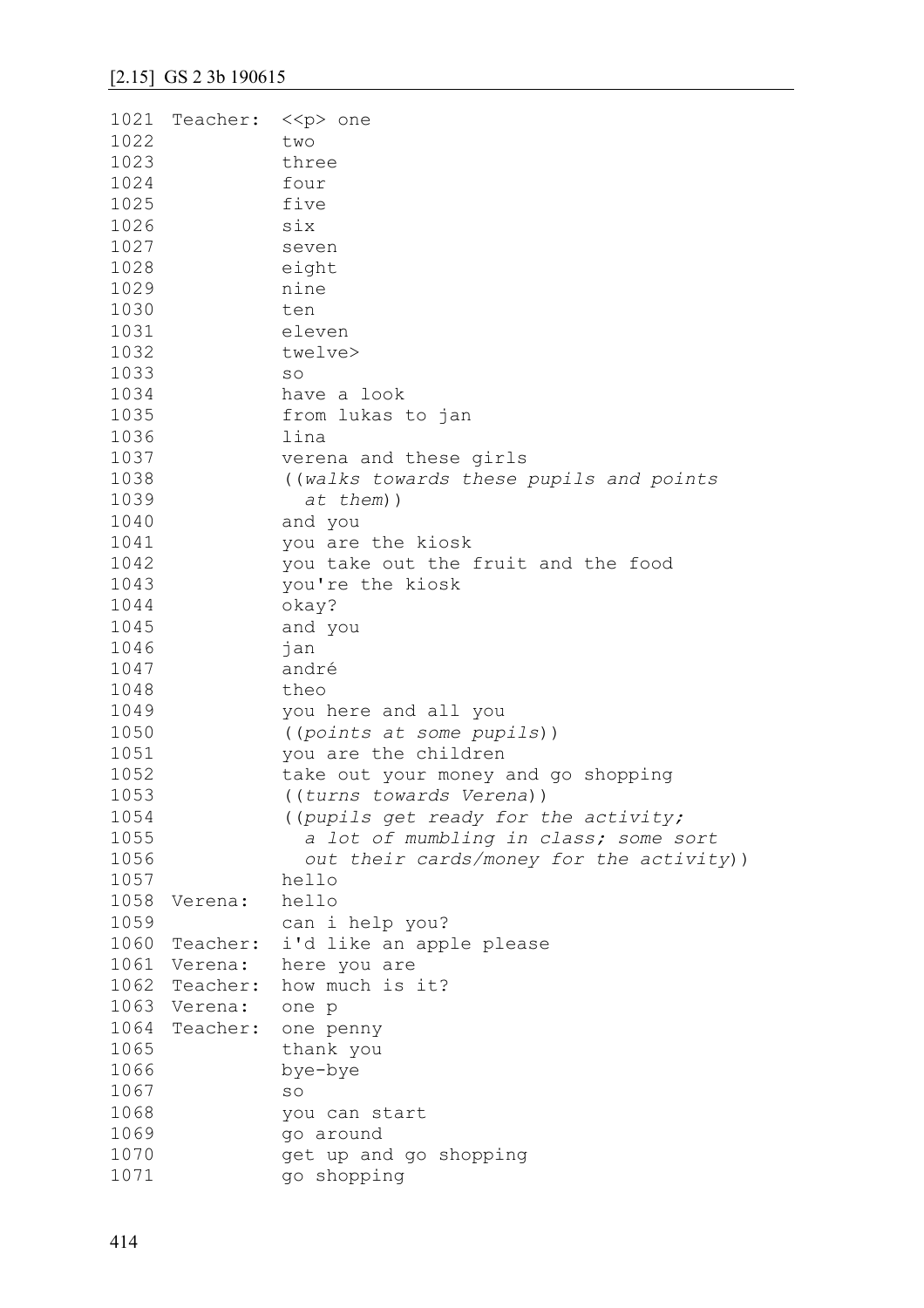| 1072 | Alina:        | was?                                     |
|------|---------------|------------------------------------------|
|      |               | 1073 Teacher: go shopping                |
|      | 1074 Class:   | ((pupils start to do the activity))      |
|      | 1075 Alina:   | äh frau <name></name>                    |
| 1076 |               | muss ich meine karten auch               |
| 1077 |               | [rausholen?]                             |
| 1078 |               | Teacher: [you take your money]           |
| 1079 |               | du bist später kiosk                     |
| 1080 |               | da brauchst du deine karten              |
| 1081 |               | jetzt nimmst du dein geld                |
| 1082 |               | und gehst einkaufen                      |
| 1083 |               | you go shopping                          |
| 1084 | Alina:        | okay                                     |
| 1085 |               | aber ich hab nur diese drei sachen       |
|      | 1086 Teacher: | oh dear                                  |
| 1087 | Alina:        |                                          |
|      |               | ((gets up to go shopping, but forgets to |
| 1088 |               | take the money with her))                |
| 1089 | Teacher:      | take your money                          |
| 1090 |               | you need money for going shopping        |
|      | 1091 Alina:   | ((takes her money))                      |
| 1092 |               | Teacher: ((talks to another pupil))      |
| 1093 |               | go there and buy something               |
| 1094 |               | ((talks to Alina again))                 |
| 1095 |               | i say can i help you?                    |
| 1096 |               | and you say?                             |
| 1097 |               | i'd like                                 |
| 1098 |               | sagst du                                 |
| 1099 |               | du musst das sagen                       |
| 1100 |               | i'd like                                 |
|      | 1101 Alina:   | (x)                                      |
|      | 1102 Class:   | ((pupils do the activity))               |
| 1103 |               | $((30:50-33:35))$                        |
| 1104 | Teacher:      | ((rings a gong))                         |
| 1105 |               | stop it please                           |
| 1106 |               | stop it                                  |
| 1107 |               | five                                     |
| 1108 |               | four                                     |
| 1109 |               | three                                    |
| 1110 |               | two                                      |
| 1111 |               | one                                      |
| 1112 |               | and                                      |
| 1113 |               | zero                                     |
| 1114 | Class:        | ((pupils sit down again))                |
| 1115 | Teacher:      | please                                   |
| 1116 |               | mona and maja                            |
| 1117 |               | stop talking                             |
| 1118 |               | pscht                                    |
| 1119 |               | now it's vice versa                      |
| 1120 |               | $[$ ((points at the pupils))]            |
| 1121 |               | [now you are the kiosk                   |
| 1122 |               | and you are the kiosk                    |
|      |               |                                          |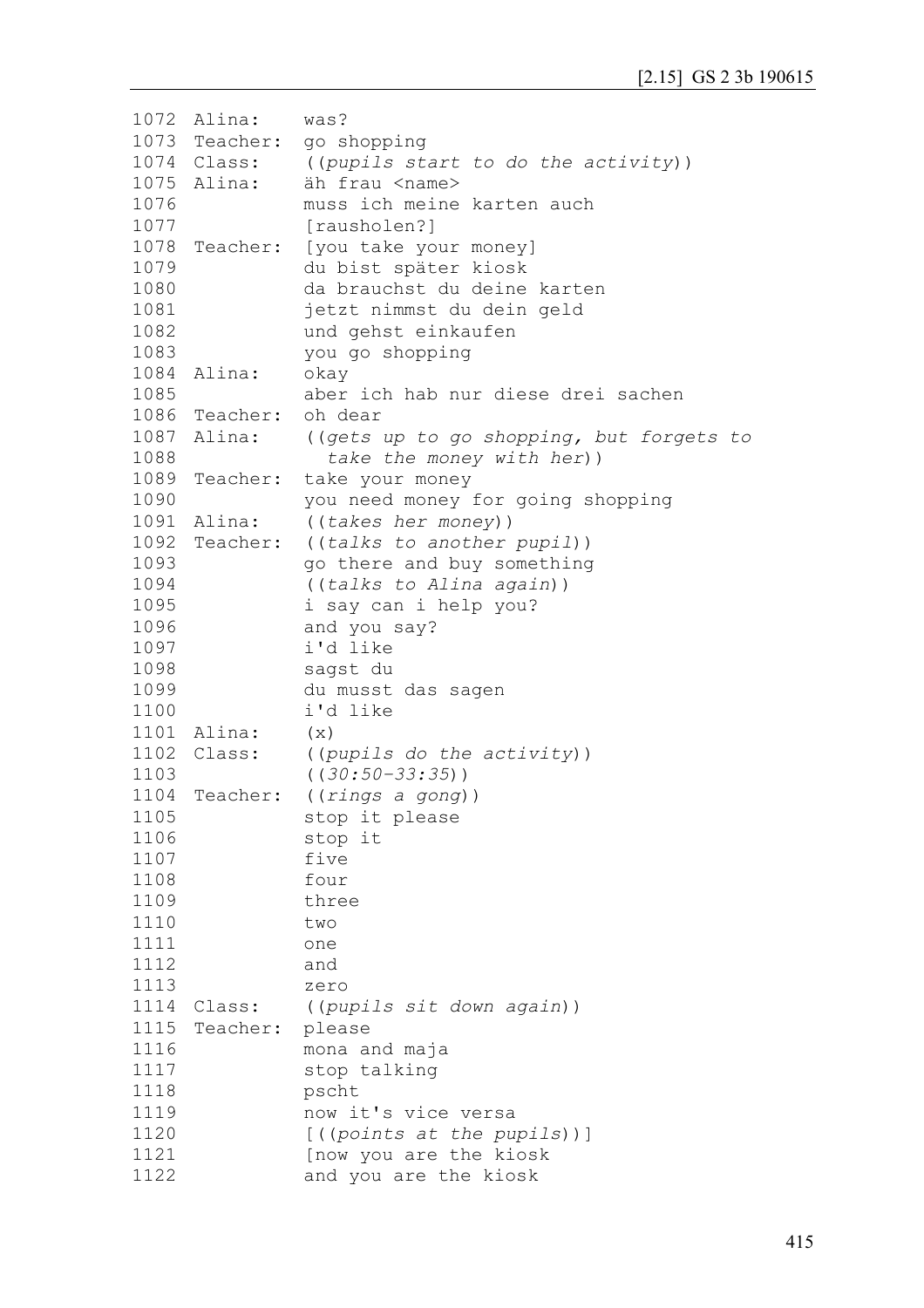| 1123      |               | and you are the kiosk                      |
|-----------|---------------|--------------------------------------------|
| 1124      |               |                                            |
|           |               | and you are the kiosk                      |
| 1125      |               | and you all                                |
| 1126      |               | you all]                                   |
| 1127      |               | ((points at some pupils))                  |
| 1128      |               | go around and buy something                |
| 1129      |               | now you take out your money                |
| 1130      |               | and go shopping please                     |
| 1131      | Class:        | ((pupils get up to do the activity))       |
| 1132      |               | ( (34:30) )                                |
| 1133      |               | ((the next sequence occurs in front of the |
| 1134      |               | $camera)$ )                                |
| 1135 Leo: |               | hello                                      |
|           | 1136 Alina:   | hello can i help you?                      |
| 1137 Leo: |               | ähm i'd like the peanuts                   |
|           | 1138 Alina:   | ((hands him the peanuts))                  |
| 1139      |               | five pounds                                |
| 1140 Leo: |               | how much is it?                            |
|           |               |                                            |
|           | 1141 Alina:   | five pounds                                |
| 1142      |               | nein                                       |
| 1143      |               | one pound                                  |
| 1144      | Leo:          | ((pays the money))                         |
| 1145      |               | $(x)$ ?                                    |
| 1146      | Alina:        | ja                                         |
| 1147      |               | kriegst du                                 |
| 1148      |               | aber wo ist mein geld alter?               |
| 1149      |               | paulina ((to Paulina who also queues))     |
| 1150      |               | paulina                                    |
|           | 1151 Paulina: | hier ist dein geld                         |
|           | 1152 Alina:   | hier ist doch mein geld man                |
| 1153      |               | geht doch                                  |
| 1154      |               | okay                                       |
| 1155      |               | wie viel hab ich gesagt?                   |
| 1156      |               | ein euro                                   |
| 1157      |               | ((gives Leo his change))                   |
| 1158      |               | kriege ich mein geld wieder und meine      |
| 1159      |               | peanuts?                                   |
| 1160      |               | tschüss                                    |
| 1161      |               | $((35:37-37:45))$                          |
| 1162      | Teacher:      | ((rings a gong))                           |
| 1163      |               | five                                       |
| 1164      |               | four                                       |
|           |               |                                            |
| 1165      |               | three                                      |
| 1166      |               | two                                        |
| 1167      |               | one                                        |
| 1168      |               | one                                        |
| 1169      |               | and                                        |
| 1170      |               | pscht                                      |
| 1171      |               | zero                                       |
| 1172      | Class:        | ((pupils sit down again))                  |
|           | 1173 Teacher: | psch                                       |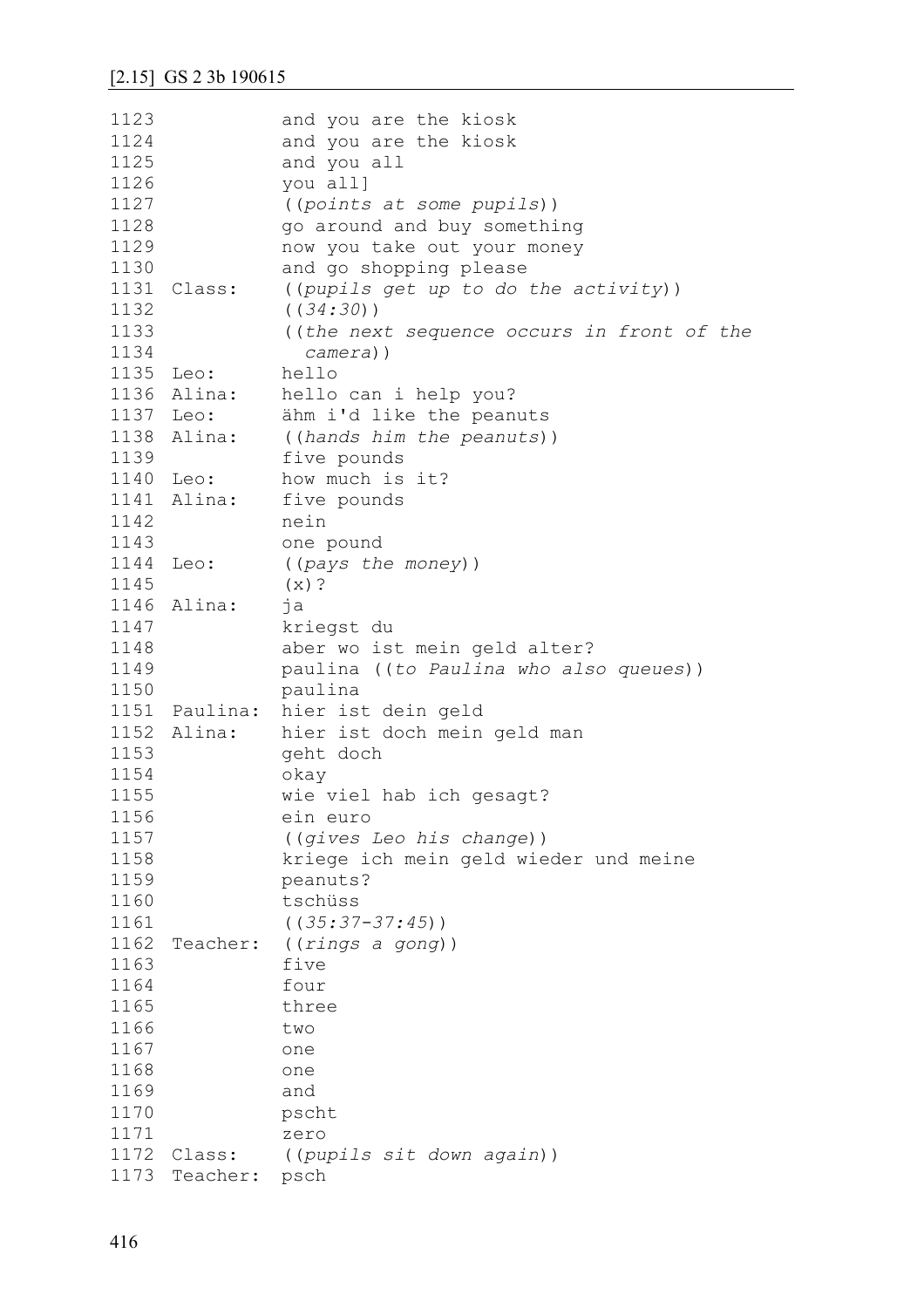```
1174
1175
1176
1177
1178
1179
1180
1181
1182
1183
1184
1185
1186
1187
1188
1189
1190
1191
1192 Class:
1193
1194
Teacher: sit down please ((to Lotte))
1195
Verena: frau <name> 
1196
1197
1198
1199
Teacher: maybe is it pauline's 
1200
1201
Pauline: nee
1202
Teacher: no?
1203 Maja:
1204
1205
1206
1207
Teacher: okay 
1208
1209
1210
1211
1212
1213
1214
1215
1216
1217
1218
1219 Maja:
1220
Teacher: yes
1221
1222
1223
Pupil_x: maja 
1224
                zero 
               so here (--)[((uses one of the tables in the front row))]
               [here is the kiosk]
               here is the kiosk
               [at the kiosk you can buy <<len> sandwiches
              oranges peaches lemon juice cherry juice 
               apples popcorn banana milk peanuts 
               and ice cream>]
               [((displays the picture cards on the table, 
                    which is supposed to represent the kiosk))]
               chocolate ice cream
               can you stop it please? 
               ((to one of the pupils who is talking))
               vanilla ice cream
               and (--) strawberry ice cream 
               this is my kiosk 
               who wants to come here and buy something?
              Class: ((pupils raise their hands; 
                  Lotte stands up))
               das gehört mir nicht 
              das war auf meinem platz
               ((holds up two pounds))
               two pounds?
               du hast davon-
               immer von den großen zwei
               nee 
               is nich paulines
               verena 
               give it to me please
               and if you're missing a coin 
               you can come here 
               okay?
               so
               who wants to buy something at my kiosk?
               (there are) delicious things 
               mh:m
               ehm maja 
               come here please
               soll ich geld mitbringen?
               please
               you need money 
               ohne geld da aufkreuzen
```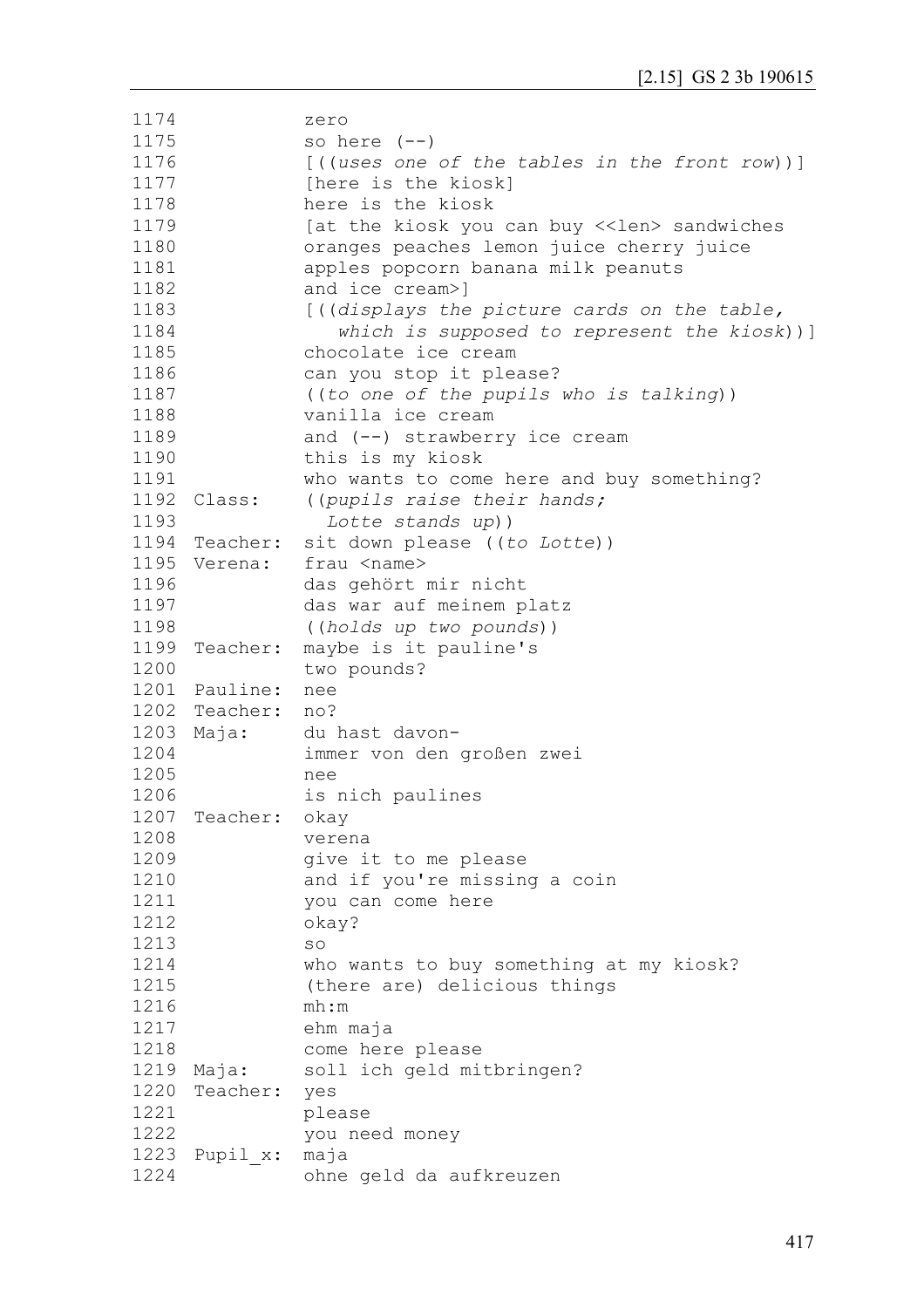```
1225
1226
Teacher: no
1227
1228 Maja:
1229
Teacher: hello
1230
1231 Maja:
1232
1233
1234
Teacher: i'd like
1235 Maja:
1236
Teacher: a strawberry and banana ice cream?
1237
Maja: ja 
1238
1239
Teacher: =okay 
1240
1241
1242
1243 Maja:
1244
1245
Teacher: one pound twenty
1246
1247
1248
1249
1250
1251
1252
1253
1254
1255
1256
1257
1258
1259
Paulina: ((comes to the front))
1260
1261
1262
Teacher: mhm 
1263
1264
1265 Jan:
1266
Teacher: oh jan doesn't have any money
1267
1268 Jan:
1269
1270
Teacher: [okay 
1271
1272
1273
Paulina: can i helf you? ((sic))
1274 Jan:
1275
               das geht nich
               then you can't buy anything 
               Maja: ((comes to the front))
               [can i help you?]
               [hello]
               ähm
               strawberry
               banana
               yes=
               so
               here you are 
               it's one pound twenty 
               (12.0)((searches for the right amount of money))
               can i help you?
                ((stretches out her hands, probably to take 
                   some of the money))
                [((then takes the money herself))]
               [i think it's (1.0) that]
               okay
               thank you
               bye-bye
               ((Maja goes back to her seat))
               who wants to stay- stand here?
                ((points at her position))
               paulina
               come here
               soll ich da hin?
                ((points behind the counter))
               jan
               come here
               ((comes to the front))
               okay
               ja okay
               [ich hab keins]
               we just play it]
               okay
               ähm yes
               i'd like hm vanilla ice cream
```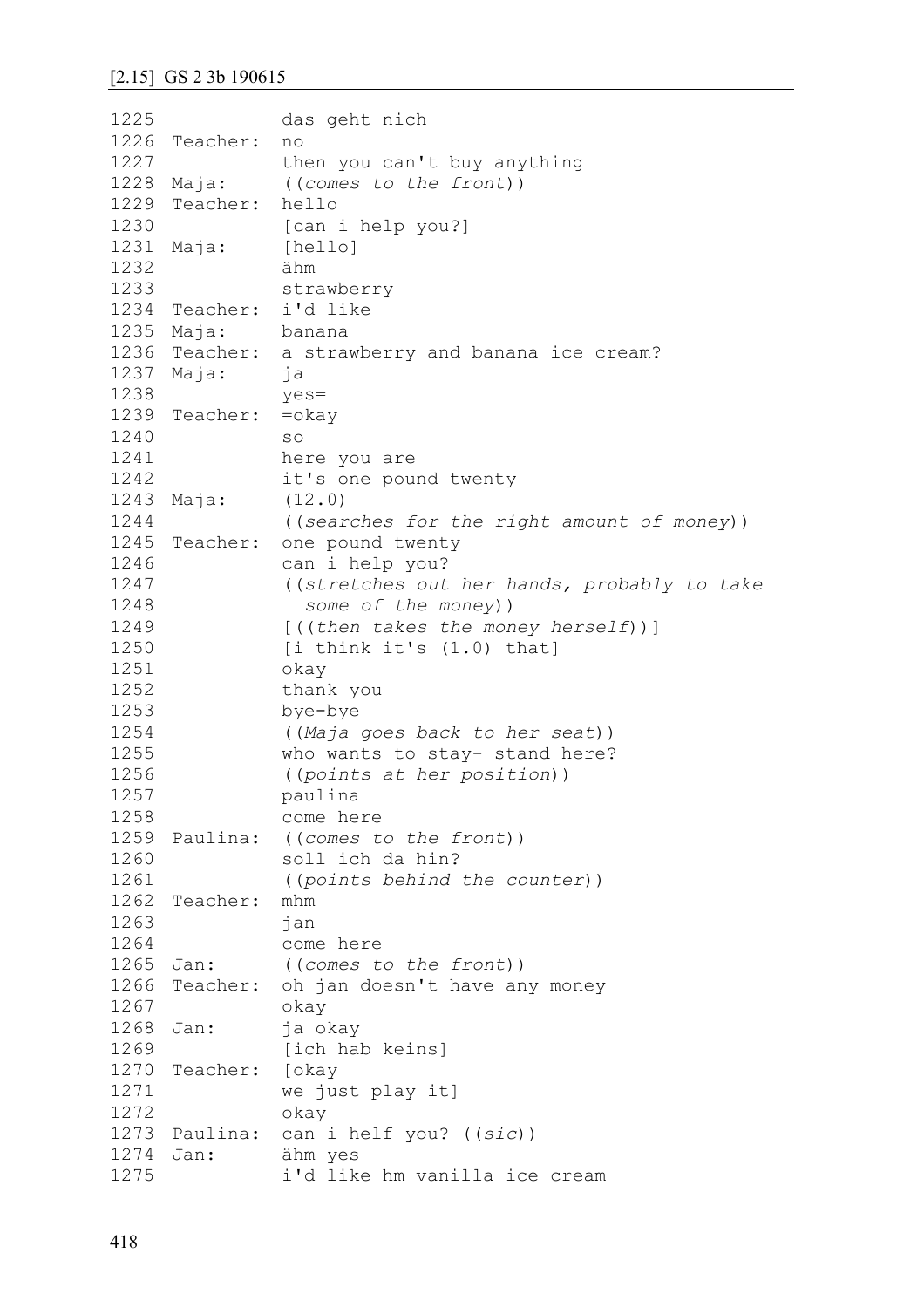```
1276
Paulina: here you are
1277 Jan:
1278
1279
Paulina: ähm
1280
Teacher: andré psch
1281
Paulina: one pound 
1282 Jan:
1283
1284
1285
Paulina: [bye]
1286
Teacher: okay
1287
1288
Paulina: soll ich wieder zurückgehen?
1289
Teacher: mhm 
1290
1291
1292 Verena:
1293
Teacher: and alina
1294
1295 Alina:
1296
1297
Verena: hello 
1298
Teacher: timothy? 
1299
1300
Verena: ((unsure about how to start the 
1301
1302
Teacher: <<p> can i help you?>
1303
Verena: <<p> can i help you?> 
1304
Teacher: but louder
1305
Verena: can i help you?
1306 Alina:
1307
1308
Teacher: i'd like some peanuts 
1309
1310 Alina:
1311 Verena:
1312 Teacher: [<<p> here you are>]
1313 Alina
1314 Verena:
1315 Alina:
1316
Verena: (11.0)
1317
Teacher: how much is it? 
1318
1319
1320 Verena:
1321
1322
Teacher: one pound twenty
1323
1324
1325
1326
Verena: two pounds ähm thank you
               how much is it?
               ((imitates paying the money))
               bye-bye
               [thank you]
               and last turn
               verena
               come here
              (4.0) ((comes to the front))
               come on 
               Alina: ((comes to the front))
               hello
              don't
                  conversation))
              yes äh
               peanuts and sandwich 
               [and a sandwich]
              [i'd like] some peanuts and sandwich
              ((gives her some peanuts and a sandwich))
              [how much]
               here you are
              how much is it?
               hm? 
               <<p> du kannst dir einen preis ausdenken ne?>
               Verena: ((nods))
               (3.0)
               one pound sixty
               two pounds
               just (1.0) anything
```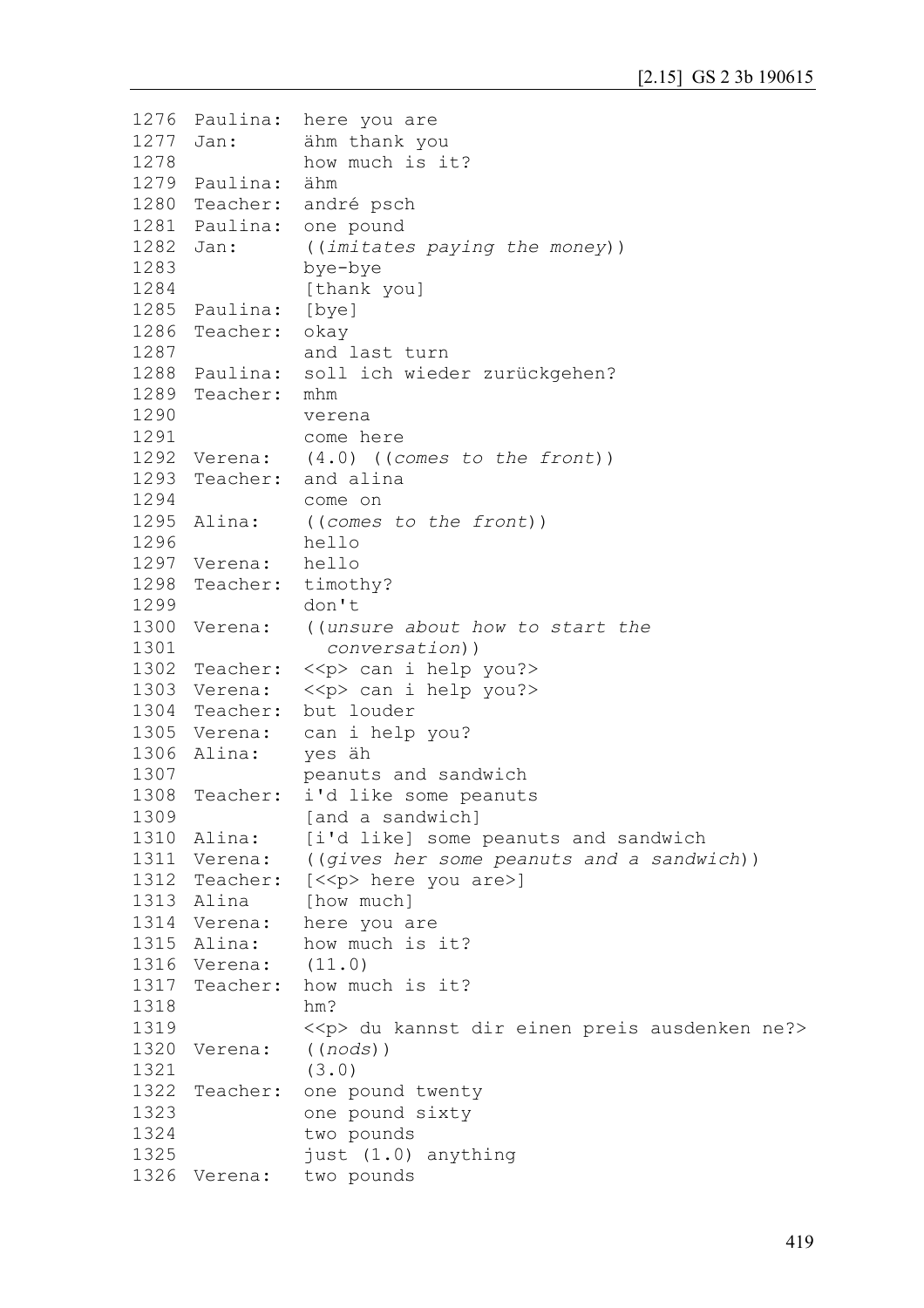#### [2.15] GS 2 3b 190615

```
1327 Alina:
1328 Verena:
1329 Alina:
1330
Teacher: okay 
1331
1332
1333
1334 Alina:
1335
Teacher: oh i'm sorry 
1336
1337 Alina:
1338
Teacher: please open your activity book 
1339
1340
1341 Verena:
1342
1343
Teacher: [thirty-seven]
1344
Pupil_x: sollen wir das geld weglegen?=
1345
Teacher: =yes
1346
1347
1348
1349 Verena:
1350
1351
1352
1353
1354
Pupil_y: frau <name> 
1355
1356
Teacher: on page thirty-seven 
1357
1358
1359
1360
1361
1362 Class:
1363
1364
1365
1366
1367
1368 Class:
1369
1370
1371
1372
1373
1374
1375
1376
1377
                Alina: ((gives her two pounds))
                [thank you]
                [bye-bye]
                thank you
                well done
                please
                Alina: ((stretches out her hand for something))
                ((gives some money back to Alina))
                danke schön
                the green book
                [on page-]
               [frau <name>]
                [man müsste-]
                you DON't need any money now
                you DON't need your picture cards
                clear your tables
                man müsste aber auch immer
                geld zum wechseln da haben 
                weil wenn die das
     Teacher: some change 
                yes
                welche seite?
                thirty-seven 
                ((rearranges the kiosk scenery;
                   moves the tables back to their original 
                   positions))
                on page thirty-seven 
                Class: ((pupils mumble while opening their books
                   and searching for the page))
                ((43:48-44:08))
     Teacher: ((shows the class the green book with the 
                   right page open))
                thirty-seven in the green book 
                ((pupils clear their tables and search for
                   the right page in their books))
                ((44:20))
     Teacher: five
                four
                pscht
                three
                two
                one
                psch
```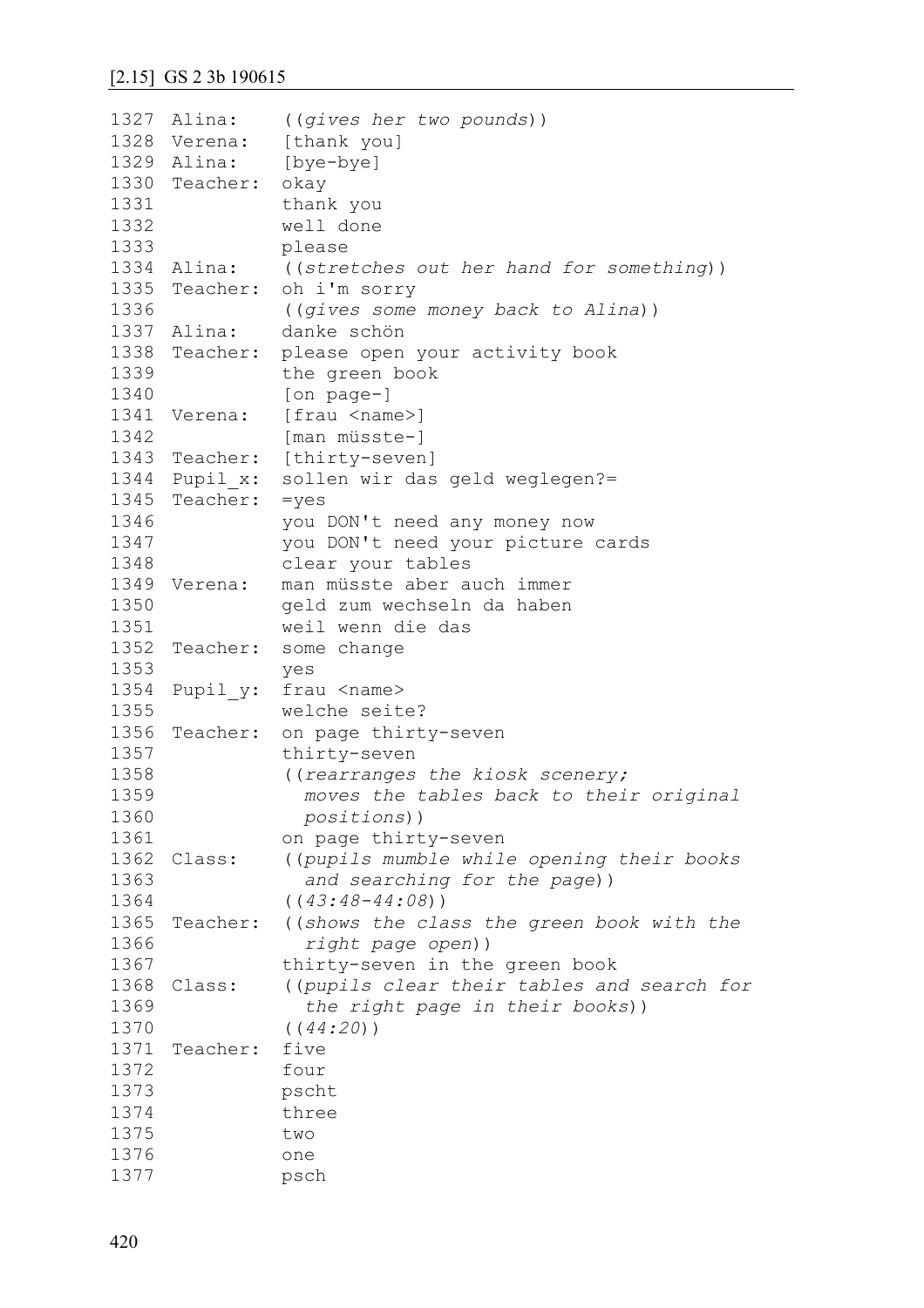| 1378      |          | and zero                                      |
|-----------|----------|-----------------------------------------------|
| 1379      |          | there are four children buying an ice cream   |
| 1380      |          | and can you see the orange box here?          |
| 1381      |          | ((points at the orange box in her green book; |
| 1382      |          | shows it to the class))                       |
| 1383      |          | we want to read it                            |
| 1384      | Theo:    | welche seite denn?                            |
| 1385      |          |                                               |
|           |          | Teacher: on page thirty-seven                 |
| 1386      |          | ((helps Theo to find the right page))         |
| 1387      |          | here                                          |
| 1388      |          | in the- the orange box                        |
| 1389      |          | it says a banana                              |
| 1390      |          | a cherry                                      |
| 1391      |          | ice cream                                     |
| 1392      |          | you don't need a pen now                      |
| 1393      |          | please put down your pencil                   |
| 1394      |          | no pencil now                                 |
| 1395      |          | (2.0)                                         |
| 1396      |          | a banana                                      |
| 1397      |          | a cherry                                      |
| 1398      |          | ice cream                                     |
| 1399      |          |                                               |
| 1400      |          | a lemon                                       |
|           |          | an orange                                     |
| 1401      |          | a peach                                       |
| 1402      |          | jan please read it                            |
| 1403      | Jan:     | [das?]                                        |
| 1404      |          | $[$ ((points at his green book))]             |
|           |          | 1405 Teacher: the orange box                  |
| 1406      | Jan:     | a banana                                      |
| 1407      |          | a cherry                                      |
| 1408      |          | ice cream                                     |
| 1409      |          | a lemon                                       |
| 1410      |          | an orange                                     |
| 1411      |          | a peach                                       |
| 1412      | Teacher: | very good                                     |
| 1413      |          | now it's speech bubble number one             |
| 1414      |          | ((points at the speech bubble in her green    |
| 1415      |          | book; shows it to the class))                 |
| 1416      |          | have a look                                   |
| 1417      |          | what does she think?                          |
|           |          |                                               |
| 1418      |          | what does she say?                            |
| 1419      |          | please tell me                                |
| 1420      |          | what does girl number one say?                |
| 1421      |          | leo                                           |
| 1422 Leo: |          | i'd like peach ice cream                      |
|           |          | 1423 Teacher: A peach [ice cream]             |
| 1424      | Leo:     | [a peach ice cream]                           |
| 1425      | Teacher: | yes                                           |
| 1426      |          | good                                          |
| 1427      |          | and what does boy number two say?             |
| 1428      |          | what does boy number two say?                 |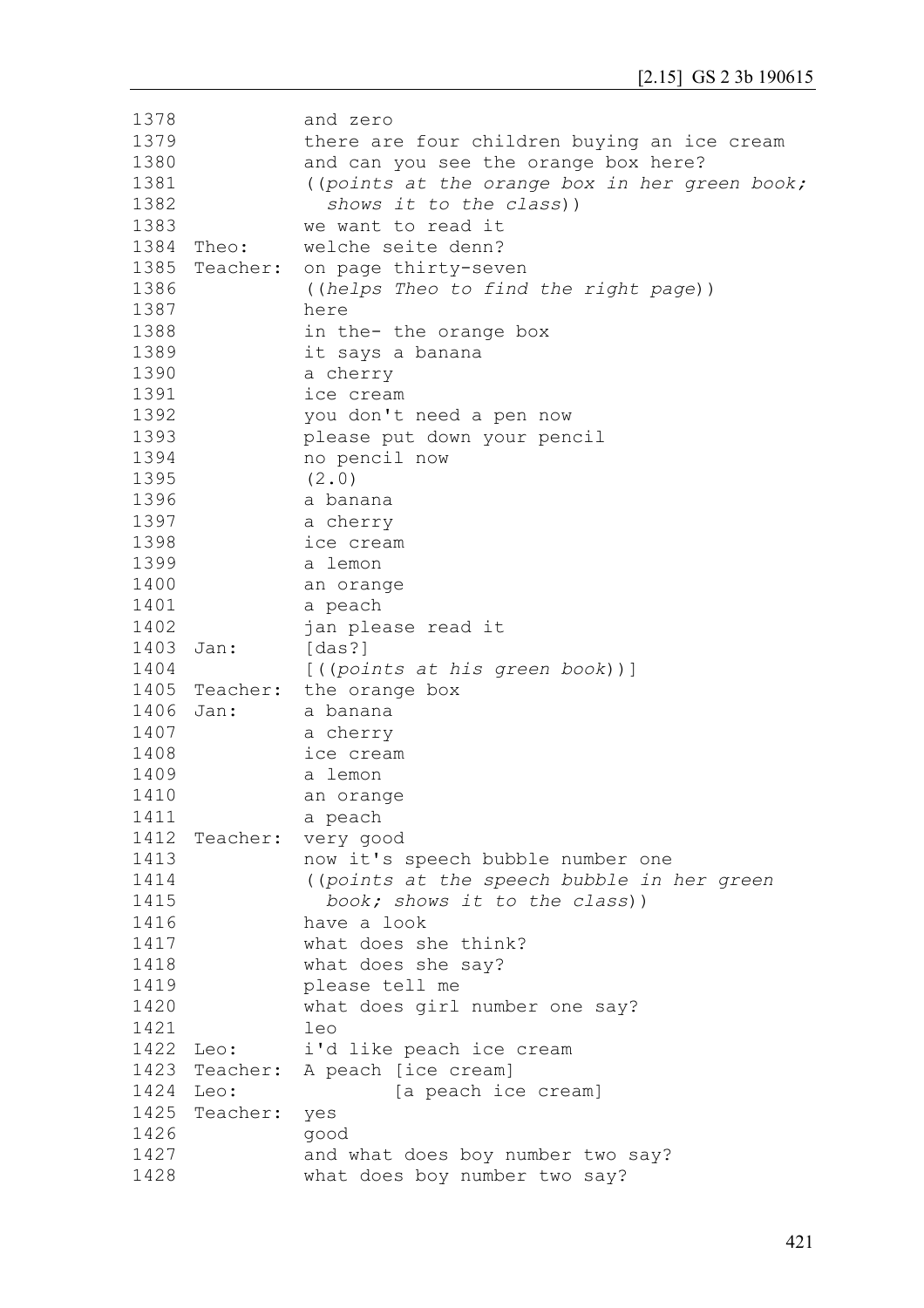1429 1430 Theo: 1431 Teacher: uh 1432 1433 1434 1435 1436 Theo: achso 1447 1438 Teacher: a strawberry ice cream 1439 1440 1441 1442 1443 1444 Paulina: i like= 1445 Teacher: =i'D like 1446 Paulina: i'd like a banana ice cream 1447 Teacher: no 1448 1449 1450 1451 1452 1453 Paulina: ah achso 1454 1455 Teacher: i'D like AN orange ice cream 1456 1457 1458 1459 1460 1461 1462 1463 Jan: 1464 Teacher: okay 1465 1466 1467 1468 1469 1470 Pupil\_x: [wir sollen das] jetzt reinschreiben? 1471 Teacher: yes 1472 1473 1474 1475 1476 Class: (5.0) 1477 1478 Teacher: i i write down what else 1479 Class: ((*pupils mumble*))theo? i'd like ähm (---) a lemon boy number two here number two ((*shows it to him in her book*)) i'd like ähm strawberry ice cream yes good and what does the girl number three say? with the red skirt and the purple t-shirt paulina what does she think about? have a look paulina ((*shows it to her in her book*)) what does she think about? i like a orange ice cream yes good and number four? and number four? you don't need a pen now jan number four? i'd like (3.0) a lemon ice cream very good please start and i'll write down what else what's your job after [okay?] start now just start just start okay ((*pupils mumble*))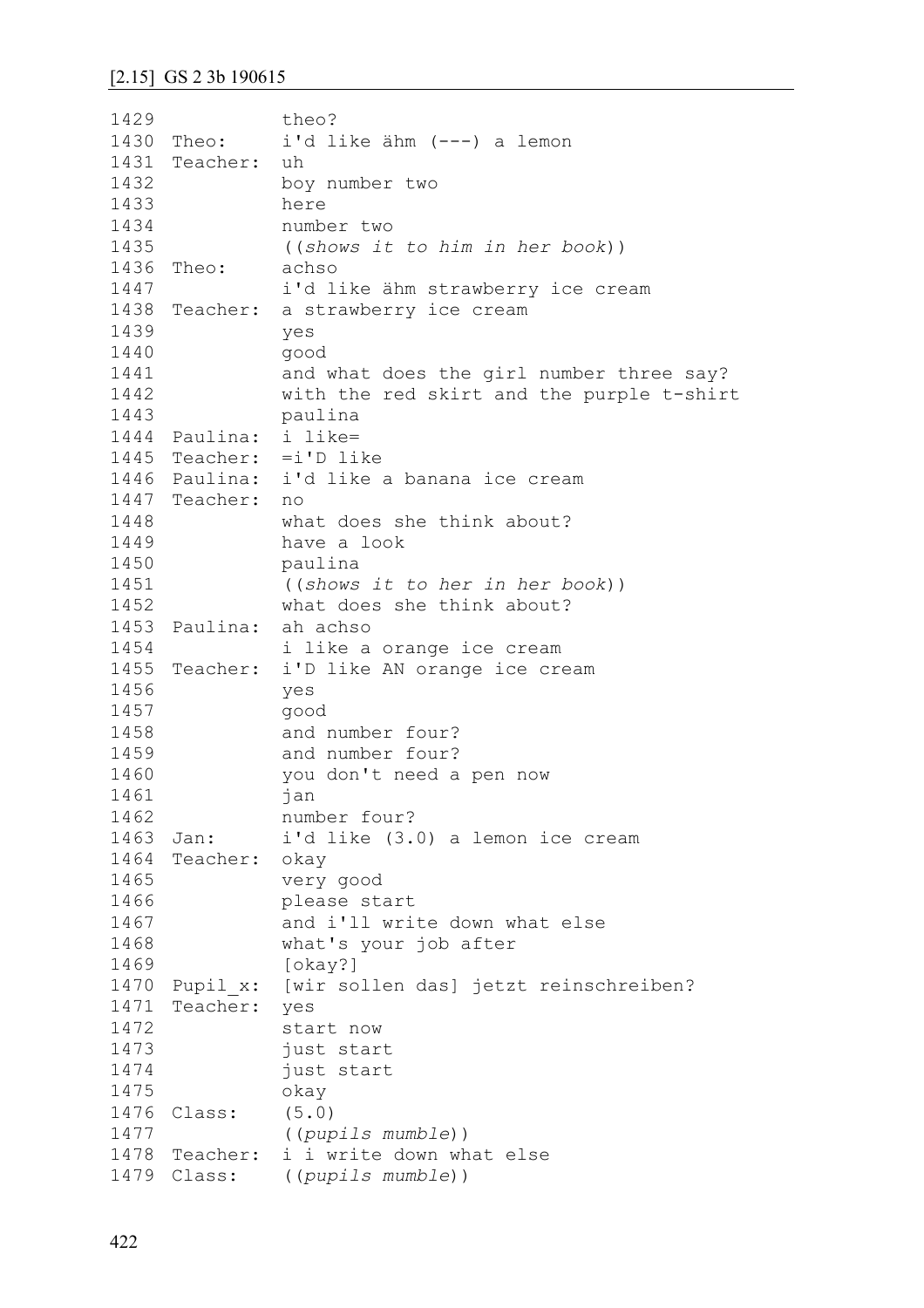```
1480
1481
1482
1483 Lotte:
1484
Teacher: ((writes the task on the board))
1485
1486
Pupil_y: mathe
1487
Lotte: nein
1488
1489
Teacher: [psch] 
1490
1491
1492
1493 Lotte:
1494
Teacher: [lotte] 
1495
1496 Lotte:
1497
Teacher: no
1498
1499
Pupil_z: heute ham wir kein mathe
1500
Teacher: sh:
1501
1502
1503 Girls:
1504
1505
Teacher: ((writes on the board))
1506 Paul:
1507
Teacher: have a look here paul 
1508
1509
1510
1511
1512
1513
1514
1515 Paul:
1516
1517
Teacher: so just wait for your partner and
1518
1519
1520 Paul:
1521 Teacher:
1522
1523
1524 Paul:
1525
Teacher: yes 
1526
1527
1528 Paul:
1529 Class:
1530
                ((47:42-48:04))
                ((pupils work on the task 
                   in their activity books))
                was haben wir in der nächsten stunde?
                i don't know
                [(xxx)]
                psch::
                lotte 
                stop
               Lotte: [((mumbles))]
                stop it 
               Lotte: ähm ((mumbles))
                not now
                girls?
               not now
               Girls: ((whisper about what lesson comes next))
                ((48:21-49:05))
               fertig
               ((points at what she has written 
                   on the board))
                ((continues writing on the board))
                ((reads out loud what is written on the 
                  board))
                read to your partner 
                compare
                aber mein- aber mein partner ist noch nicht
                fertig
                ((stops talking to Paul 
                   who showed up at the front))
                sollen wir noch gar nicht (x)?
               <<all> no no no>
                number one 
                just number one
                (lesen)?
                read it to your partner 
                okay?
                ((nods and returns to his seat))
               ((pupils mumble and work on the task))
                ((49:25-49:35))
```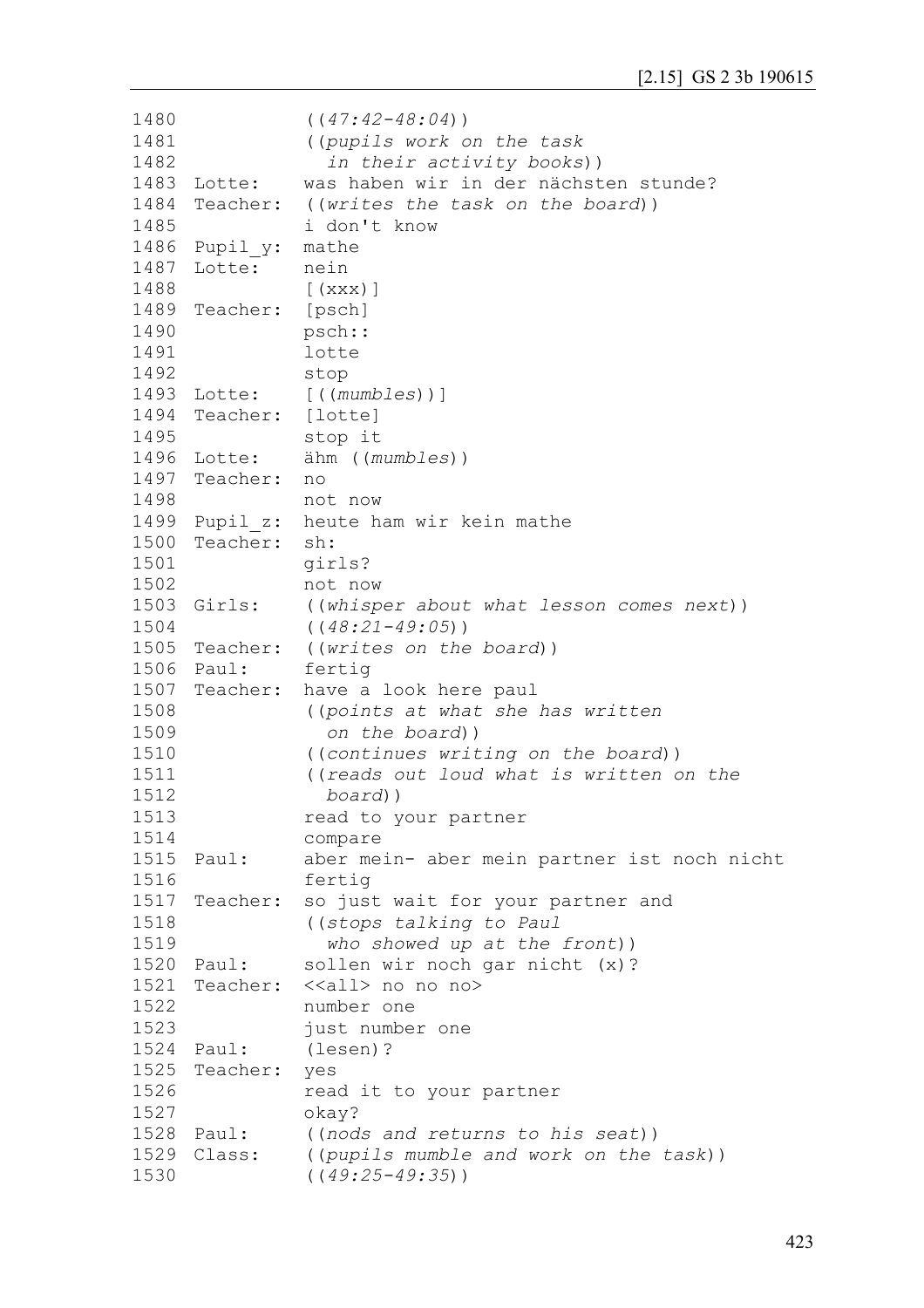```
1531
Pupil_x: i'd like strawberry ice cream
1532
1533
Teacher: so 
1534
1535
1536
1537
1538
1539
1540
1541
Zoe: muss ich auch A banana A apple?
1542
Teacher: AN apple
1543 Zoe:
1544
1545
Teacher: yes 
1546
1547
1548
1549
Alina: hä
1550
1551
1552
1553
1554
Teacher: no
1555
1556
1557
1558
1559
1560
1561
1562
1563
1564
1565
1566
1567
1568
1569
1570
1571
Alina: okay 
1572
1573
1574
1575
1576
1577
1578
1579
1580
1581
               ((49:47))
               read it to your partner 
              and then page fifty-two
               maja and angelina
               and then page fifty-two 
               fruit
               okay? 
               so go on working
              AN apple
               aber muss ich auch a schreiben?
               that's a good idea
               do so
               ((50:17-50:23))
               frau <name>
               muss man auch auf seite siebenunddreißig 
               die erste aufgabe
               zweite nummer zwei machen?
               just number one 
               and read it to your partner 
               read it to paulina
               äh to zoe
               and zoe reads it to you 
               okay?
               ((turns to another pupil))
               don't do that
               no 
               just about number one 
               read it to your partner 
               and then do page fifty-two 
               okay? 
                ((talks to some pupils in the back of the 
                   classroom))
               ((50:58-51:15))
                ((reads out loud to Zoe what is written 
                  in her activity book))
               the boy 
               one boy 
               i'd like a peach ice cream 
               the boy two
               i'd like a strawberry ice cream 
               the boy three
               i'd like a orange ice cream 
               the boy four
```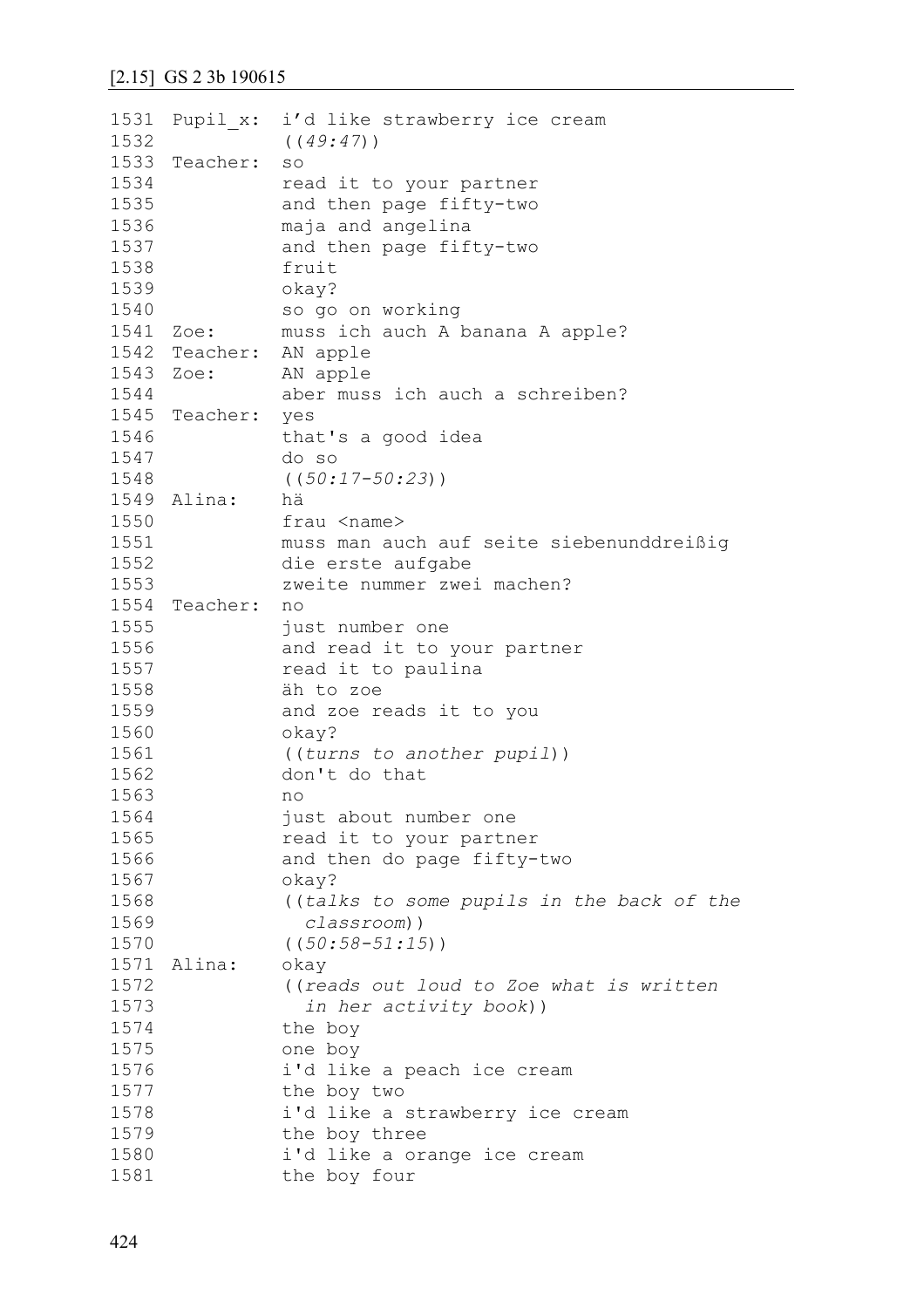| 1582 |               | i'd like a lemon ice cream                   |
|------|---------------|----------------------------------------------|
| 1583 | Zoe:          | ((reads out loud to Alina what is written    |
| 1584 |               | in her activity book))                       |
| 1585 |               | the boy one                                  |
| 1586 |               | i'd like a peach ice cream                   |
| 1587 |               | the boy two                                  |
| 1588 |               | i'd like strawberry ice cream                |
| 1589 |               | the boy $(--)$ and the boy three             |
| 1590 |               | i'd like a- an oranges ice cream             |
| 1591 |               | the boy four                                 |
| 1592 |               | i'd like a lemon ice [cream]                 |
| 1593 | Alina:        | [das]                                        |
| 1594 |               | is'n mädchen                                 |
| 1595 | Zoe:          | [hast du auch gesagt boy]                    |
| 1596 | Alina:        | [ich hab auch boy gesagt]                    |
| 1597 |               |                                              |
|      |               | okay                                         |
| 1598 | Zoe:          | das is auch ein mädchen übrigens             |
| 1599 | Alina:        | das?                                         |
| 1600 |               | ((points at a picture in her activity book)) |
| 1601 | Zoe:          | das                                          |
| 1602 |               | boy boy (x)                                  |
| 1603 |               | ((points at the same picture in Alina's      |
| 1604 |               | activity book))                              |
| 1605 | Alina:        | $(xxx)$ ((giggles))                          |
| 1606 |               | okay                                         |
| 1607 |               | dann können wir hier weitermachen            |
| 1608 |               | an apple                                     |
| 1609 |               | ((works in her activity book))               |
| 1610 | Class:        | ((pupils mumble and work on the task))       |
| 1611 |               | $((52:23-53:16))$                            |
| 1612 | Teacher:      | so please stop working for a moment          |
| 1613 |               | just please stop working for a moment        |
| 1614 |               | and open (--) in the activity book           |
| 1615 |               | page (---) thirty-nine                       |
| 1616 |               | ((writes the page number on the board))      |
| 1617 | Pupil x:      | hausaufgaben?                                |
| 1618 | Teacher:      | it's about ice cream again                   |
|      |               | 1619 Teacher: page thirty-nine               |
|      | 1620 Class:   | ((pupils mumble))                            |
|      | 1621 Teacher: | scht sch::                                   |
| 1622 |               | just listen                                  |
| 1623 |               | draw your favourite ice cream                |
| 1624 |               | what is draw again?                          |
| 1625 |               | draw?                                        |
| 1626 |               | yes alina?                                   |
|      | 1627 Alina:   | male dein lieblingseis                       |
| 1628 | Teacher:      | yes                                          |
| 1629 |               |                                              |
| 1630 |               | very good<br>andré                           |
|      |               |                                              |
| 1631 |               | what is draw your favourite ice cream?       |
| 1632 | André:        | auf welcher seite soll das sein?             |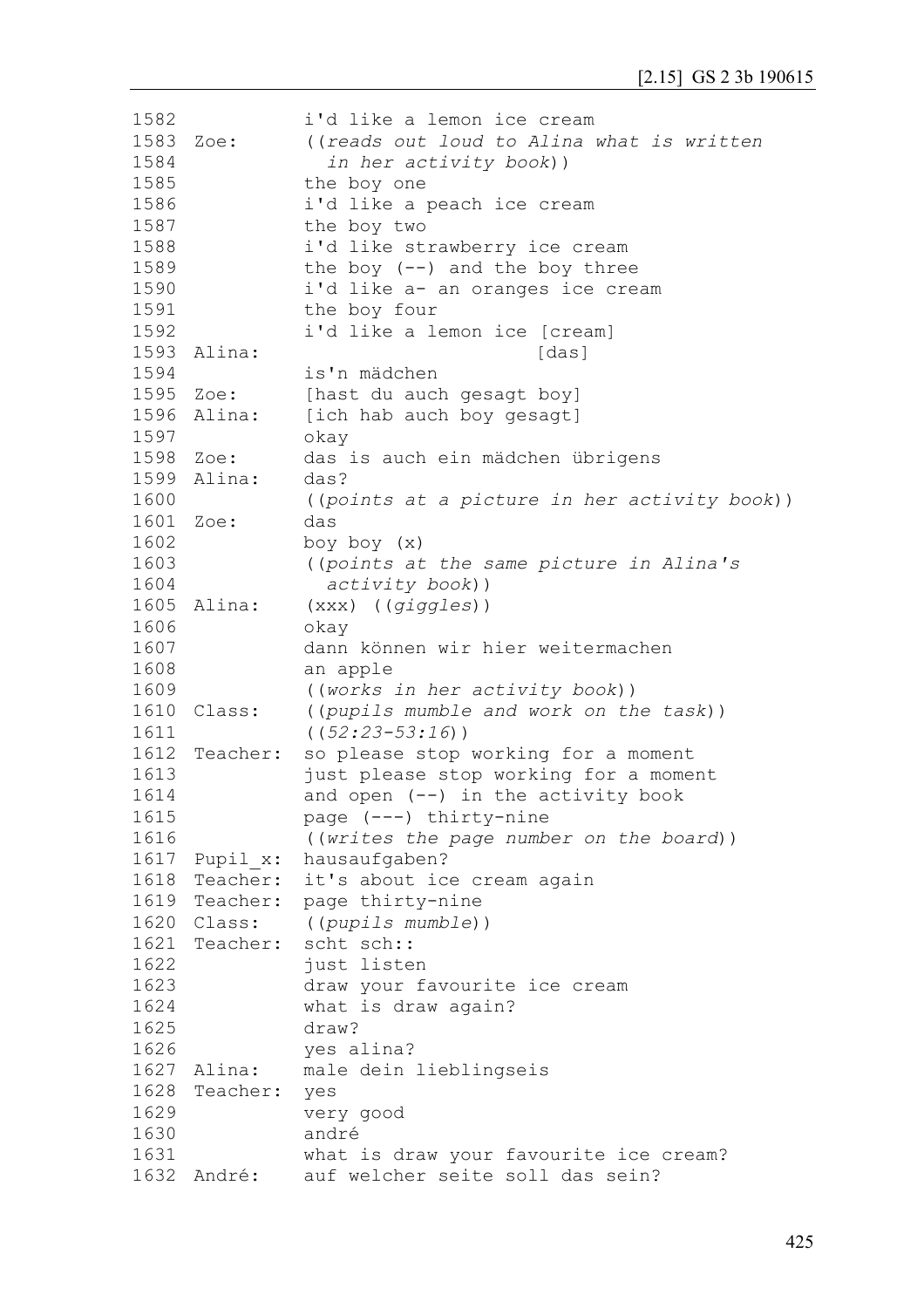```
1633
Teacher: draw your favourite ice cream
1634
1635 André:
1636
Teacher: no
1637
1638
1639
1640
1641
1642 André:
1643
Teacher: draw your favourite ice cream
1644 André:
1645
Teacher: what is it in german? 
1646
1647
1648 Jan:
1649
1650
Teacher: yes
1651
1652 Jan:
1653
1654
Teacher: yes 
1655
1656
1657
1658
1659
1660
1661
1662
1663
1664
1665
1666
1667
1668
1669
1670
1671
1672
1673
1674
1675
1676
1677
1678
1679
1680
1681
1682 Pupil x:
1683
Techer: okay?what is it? 
                (orange) ice cream?
                in german? 
                what is it in german? 
                what did alina say? 
                (1.0)
                what did alina say?
               a:ih (4.0)André: ((mumbles)) 
                (13.0)
                jan?
                male deine ähm
                male deine favourite eis- eis(kugel)
                [that's-]
                [weil] da ja so eine eiswaffel ist
                aber da ist keine kugel 
                okay 
                so
                write what you like and don't like 
                i like chocolate ice cream 
                i also like banana ice cream 
                and cherry ice cream 
                i don't like (---) apple ice cream 
                okay? 
                i like 
                i don't like 
                and stracciatella 
                last time you asked me stracciatella 
                it's chocolate chip
                i write it down here okay?
                so
                please finish (---)[this
                                     [((points at what she has 
                                        written on the board))]
                finish this
                you can start this
                all this is homework]
                okay? 
                [((points at the task written on the board))]
                [beenden 
                beenden 
                gerne noch anfangen] 
                das ist [hausaufgabe] 
                        [ich hab mal ne frage]
```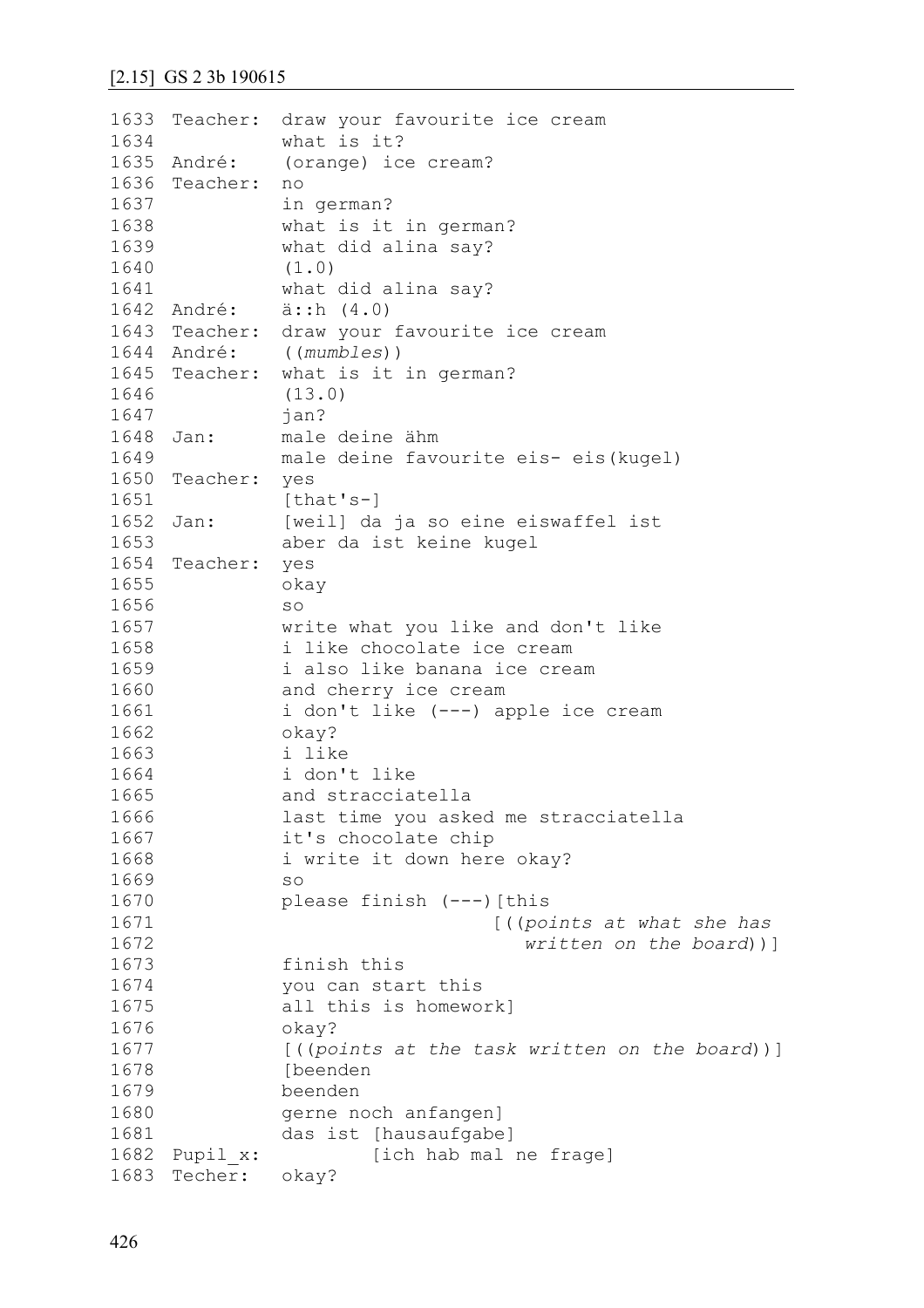```
1684
Pupil_x: müssen wir (xxx)?
1685
Teacher: yes 
1686
1687 Alina:
1688
1689
1690
1691
1692
Teacher: stracciatella
1693
1694
1695 Alina:
1696
Teacher: ja
1697
1698
1699 Alina:
1700
Teacher: no
1701 Alina:
1702
1703
1704
1705
Teacher: yes 
1706
1707
Pupil_y: wie soll ich das denn jetzt machen?
1708
Teacher: you draw an ice cream ((to Pupil_y))
1709
1710
1711
1712
1713
1714
1715
1716
1717
1718
Paulina: ((walks up to the teacher))
1719
1720
Teacher: i also like 
1721
1722
1723
Paulina: (xxx)?
1724
Teacher: what you like 
1725
1726
1727 Class:
1728
1729
Teacher: ((walks around the class to help the pupils))
1730 Alina:
1731 Zoe:
1732
1733
1734
               and (write it)
               frau <name>?
               frau <name>?
               frau <name>?
               (1.0)
               frau <name>?
               ((writes 'Straciatella = chocolate chip' 
                  on the board)) 
               misses <name>?
               just a moment
               ((writes 'cookie ice cream' on the board))
               müssen wir ein eis von t- hier nehmen?
               dürfen wir irgendeins nehmen?
               (8.0)
               darf man auch mehrere kugeln auf die waffel
               machen?
               and then i also like
               colour it 
               colour it 
               and then you write i like mhmhmh
               i also like 
               ich mag auch mhmhmh
               draw 
               draw 
               and mhmhmh 
               i don't like
               (xxx)?
               ich mag auch
               okay?
               you can take cookie ice cream 
               you can take anything
               Class: ((pupils work on the task))
               ((57:24-58:07))
               i like cherry ice cream
               i like strawberry
               wie schreibt man noch mal strawberry?
               ((searches for the correct spelling in her
                  activity book))
```